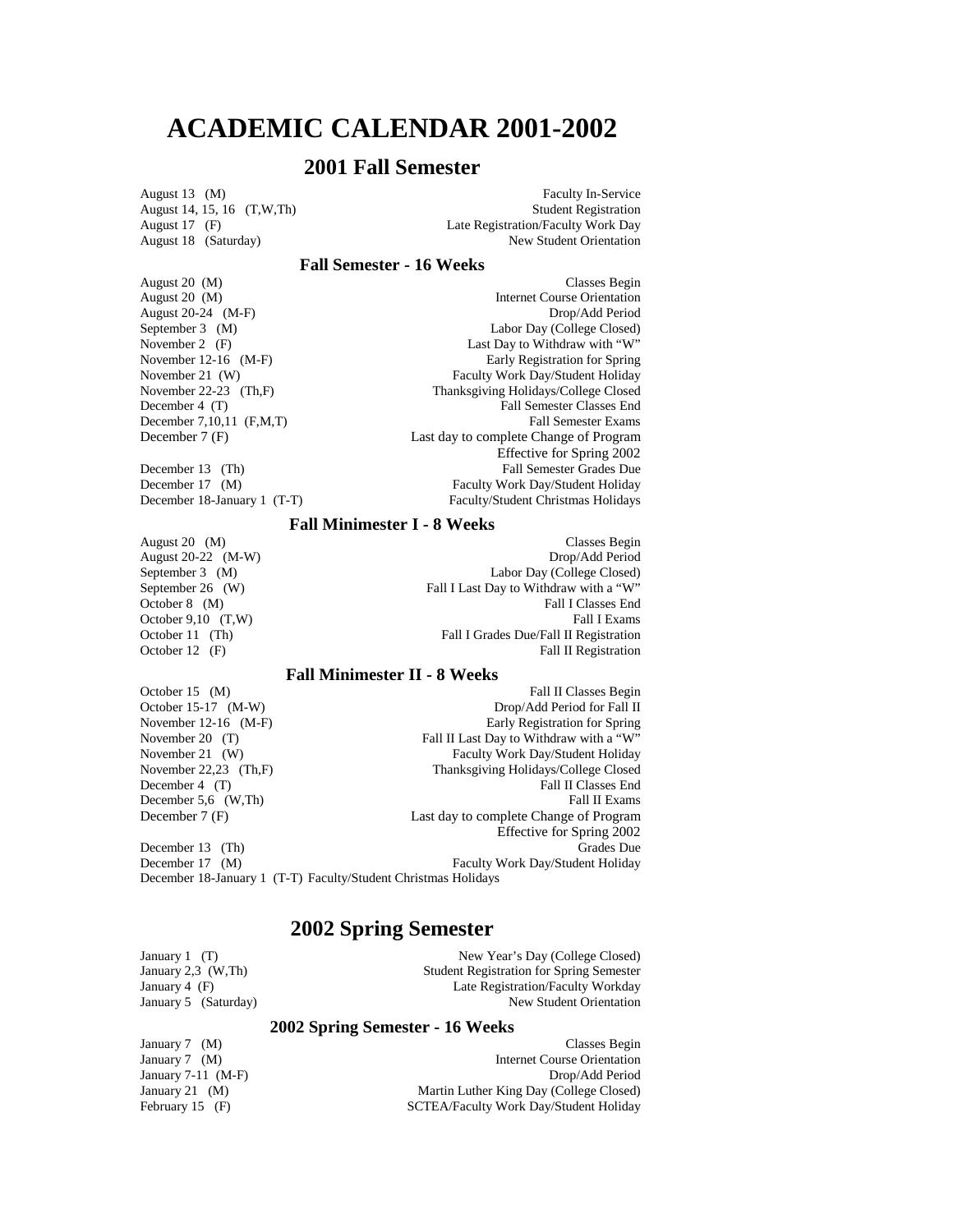March 22 (F) Last Day to Withdraw with a "W" March 25-29 (M-F) Spring Break (Faculty/Student Holidays) March 28,29 (Th,F) Spring Break (College Closed)<br>April 8-12 (M-F) Spring Break (College Closed) April 8-12 (M-F) Early Registration for Summer<br>April 25 (Th) Awards Convocation Awards Convocation April 26 (F) Graduation Brunch April 29 (M) Spring Semester Ends<br>
May 1,2,3 (W,Th,F) Spring Semester Exams May 1,2,3 (W,Th,F) Spring Semester Exams<br>May 6 (M) Semester Grades Due Semester Grades Due May 7-9 (T-Th) Faculty Work Days May 10 (F) Graduation<br>May 10 (F) Last day to complete Change of Program Last day to complete Change of Program Effective for Summer 2002

# **2002 Spring Minimester I - 8 Weeks**

January 7 (M) Classes Begin<br>
January 7-9 (M-W) Classes Begin<br>
Drop/Add Period January 7-9  $(M-W)$ January 21 (M) Martin Luther King Day (College Closed)<br>February 13 (W) Last Day to Withdraw with a "W" February 13 (W) Last Day to Withdraw with a "W"<br>February 15 (F) SCTEA/Faculty Work Day/Student Holiday February 15 (F) SCTEA/Faculty Work Day/Student Holiday<br>February 25 (M) Spring I Classes End Spring I Classes End February 26, 27  $(T,W)$  Spring I Exams February 28 (Th) Spring I Grades Due

## **2002 Spring Minimester II - 8 Weeks**

| March $1$ (F)        | Spring II Registration                    |
|----------------------|-------------------------------------------|
| March $4 \cdot (M)$  | Classes Begin                             |
| March 4-6 $(M-W)$    | Drop/Add Period                           |
| March 25-29 (M-F)    | Spring Break (Faculty/Student Holidays)   |
| March $28,29$ (Th,F) | Spring Break (College Closed)             |
| April $17$ (W)       | Spring II Last Day to Withdraw with a "W" |
| April $8-12$ (M-F)   | Early Registration for Summer             |
| April 25 (Th)        | Spring II Classes End/Awards Convocation  |
| April 26 $(F)$       | <b>Graduation Brunch</b>                  |
| April 29,30 (M,T)    | Spring II Exams                           |
| May $6 \quad (M)$    | Spring II Grades Due                      |
| May 10 $(F)$         | Graduation                                |
|                      |                                           |

# **2002 Summer Session**

| May 13 $(M)$      | <b>Faculty Workday</b>     |
|-------------------|----------------------------|
| May 14, 15 (T,W)  | <b>Summer Registration</b> |
| May 16 $(Th)$     | Late Registration          |
| May 17 $(F)$      | <b>Faculty Workday</b>     |
| May 18 (Saturday) | New Student Orientation    |

# **2002 Summer Session - 10 Weeks**

| May 20 $(M)$              | Classes Begin                                  |
|---------------------------|------------------------------------------------|
| May $20-23$ (M-Th)        | Drop/Add Period                                |
| May 27 $(M)$              | Memorial Day/Faculty Workday (Student Holiday) |
| July 4 $(Th)$             | Independence Day (College Closed)              |
| July 9 $(T)$              | Last Day to Withdraw with "W"                  |
| July 8-12 $(M-F)$         | Early Registration for Fall                    |
| July $25$ (Th)            | Summer Classes End                             |
| July 29,30 $(M,T)$        | Exams                                          |
| July 31 $(W)$             | Grades Due                                     |
| August 1, 2, 5 (Th, F, M) | <b>Faculty Workdays</b>                        |
| August $6-9$ (T-F)        | <b>Faculty Holidays</b>                        |
| Aug $9(F)$                | Last day to complete Change of Program         |
|                           | Effective for Fall 2002                        |

# **2002 Summer Session I - 5 Weeks**

May 20 (M) Summer I Classes Begin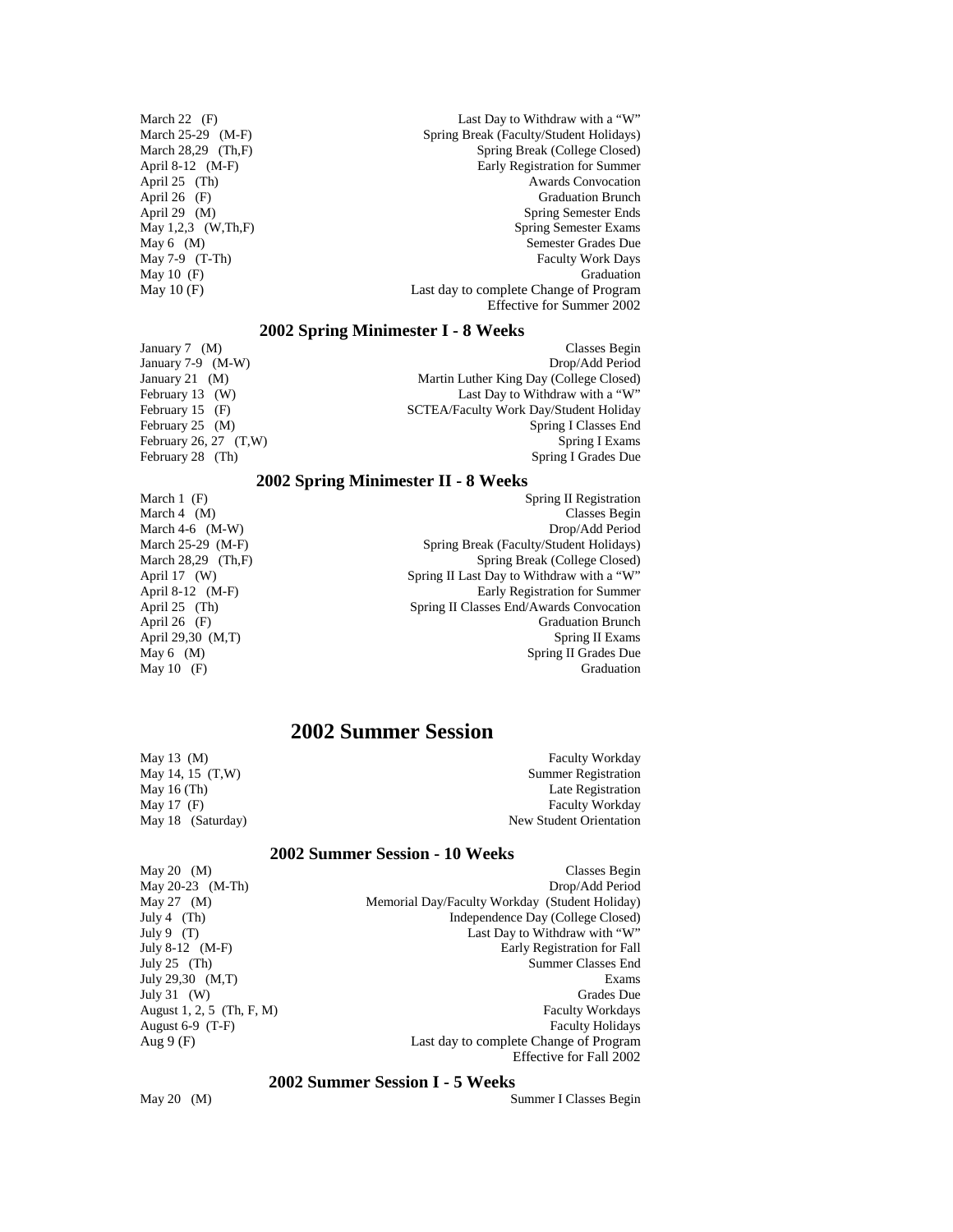| May $20,21$ (M,T)                               | Drop/Add Period                                |  |
|-------------------------------------------------|------------------------------------------------|--|
| May 27<br>(M)                                   | Memorial Day/Faculty Workday (Student Holiday) |  |
| June $12$<br>(W)                                | Last Day to Withdraw with "W"                  |  |
| June 24<br>(M)                                  | Summer I Classes End                           |  |
| June 25<br>(T)                                  | Exams for Summer I                             |  |
| June 26 $(W)$                                   | <b>Grades</b> Due                              |  |
|                                                 | 2002 Summer Session II - 5 Weeks               |  |
| June 26 $(W)$                                   | Summer II Classes Begin                        |  |
| June $26,27$ (W,Th)                             | Drop/Add Period                                |  |
| July 4 $(Th)$                                   | Independence Day (College Closed)              |  |
| July 24 $(W)$                                   | Last Day to Withdraw with "W"                  |  |
| July 31 $(W)$                                   | Summer II Classes End                          |  |
| August 1 (Th)                                   | Exams for Summer II                            |  |
| August 2 $(F)$                                  | Grades Due                                     |  |
| August $5 \, (M)$                               | <b>Faculty Workday</b>                         |  |
| August $6-9$ (T-F)<br><b>Faculty Holidays</b>   |                                                |  |
| 2002 Summer Session III - 8 Weeks (Shaw Center) |                                                |  |
| June $3 \quad (M)$                              | Summer III Classes Begin                       |  |
| June $3-5$ (M-W)                                | Drop/Add Period                                |  |
| July 4 $(Th)$                                   | Independence Day (College Closed)              |  |
| July 10 $(W)$                                   | Last Day to Withdraw with "W"                  |  |
| July $25$ (Th)                                  | Summer III Classes End                         |  |

July 25 (Th) Summer III Classes End July 31 (W) Grades Due<br>August 1, 2, 5 (Th, F, M) Faculty Workdays August 1, 2, 5 (Th, F, M) Faculty Workdays August 6, 7, 8, 9 (T, W, Th, F) Faculty Holidays

# **STUDENT ACTIVITIES & WORKSHOPS CALENDAR Fall Semester 2001**

Exams for Summer III<br>Grades Due

| Aug. $2$ (Th) | Shaw Center Grand Re-Opening<br>and Open House | $4:00-6:00$                |
|---------------|------------------------------------------------|----------------------------|
| Aug. $15(W)$  | Keyboarding Proficiency Test                   | 3:00                       |
| Aug. $18(S)$  | New Student Orientation                        | 9:00-11:00                 |
| Sept. 12 (W)  | Club Day                                       | $10:00 - 2:00$             |
| Sept. 12 (W)  | Work-Study Training                            | $2:00-5:00$                |
| Sept. $25(T)$ | Professionalism in the Workplace               | 12:00-1:30                 |
| Sept. 26 (W)  | Professionalism in the Workplace               | $6:00 - 7:30$              |
| Oct. $3(W)$   |                                                | <b>Fall Fest</b>           |
|               | 12:00-2:00                                     | $4:30-6:30$                |
| Oct. $8(M)$   | Resume Workshop                                | 10:00-12:00<br>$2:00-4:00$ |
| Oct. $9(T)$   | Resume Workshop                                | 10:00-12:00<br>$6:00-8:00$ |
| Oct. $10(W)$  | <b>Kershaw County Campus</b>                   | 5:00-7:00                  |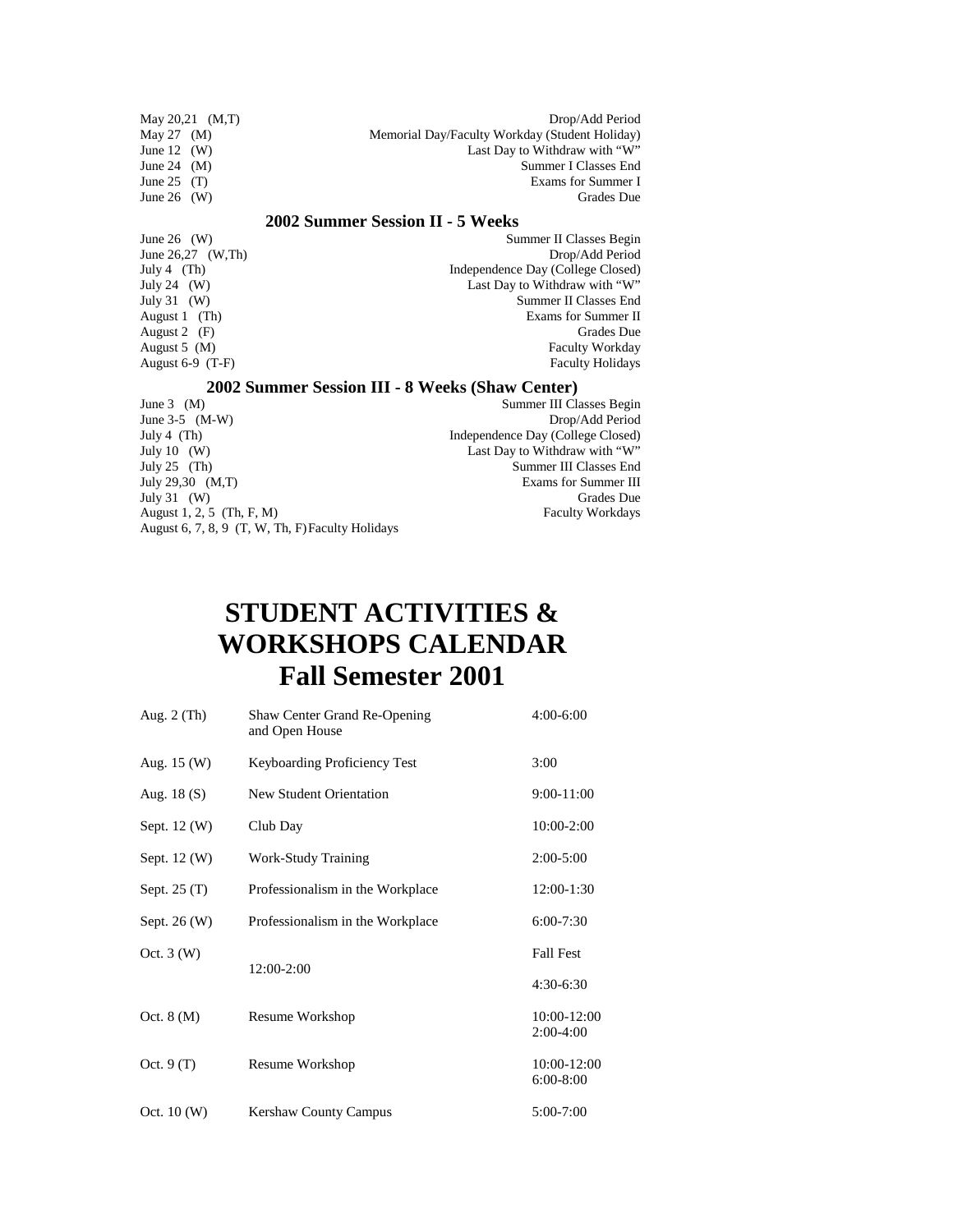Student Appreciation

| Oct. $15 \, (\text{M})$ | <b>Dress for Success</b>                                 | 10:00-12:00                |
|-------------------------|----------------------------------------------------------|----------------------------|
| Oct. 16 $(T)$           | F.E. DuBose Career Center<br><b>Student Appreciation</b> | $1:00-3:30$<br>$5:00-6:00$ |
| Oct. 17 (Th)            | <b>Shaw Center Student Appreciation</b>                  | $6:00-8:00$                |
| Nov. $14 \, (W)$        | Keyboarding Proficiency Test                             | 3:00                       |

# **STUDENT ACTIVITIES & WORKSHOPS CALENDAR Spring Semester 2002**

| Jan. $3(W)$           | Keyboarding Proficiency Test                                | 3:00                       |
|-----------------------|-------------------------------------------------------------|----------------------------|
| Jan. $5(S)$<br>11:00  | <b>New Student Orientation</b>                              | $9:00-$                    |
| Jan. 23 (W)           | Club Day                                                    | 10:00-2:00                 |
| Jan. $23 \, (W)$      | <b>Work-Study Training</b>                                  | 2:00-5:00                  |
| Mar. $12(T)$          | <b>Shaw Center Student Appreciation</b>                     | $6:00-8:00$                |
| Mar. 13 (W)           | <b>Kershaw County Campus</b><br><b>Student Appreciation</b> | $5:00-7:00$                |
| Mar. $20(W)$          | <b>Sumter Campus Student Appreciation</b><br>12:00-2:00     |                            |
|                       |                                                             | $4:30-6:30$                |
| Mar. 21 (Th)          | Resume Workshop                                             | 10:00-12:00<br>6:00-8:00   |
| Apr. $3(W)$           | Resume Workshop                                             | 10:00-12:00<br>$2:00-4:00$ |
| Apr. $4$ (Th)         | Job Expo Prep:<br>Put Your Best Foot Forward                | 10:00-12:00                |
| Apr. 10 (W)           | Job Expo                                                    | 11:00-3:00                 |
| Apr. 10 (W)           | Keyboarding Proficiency Test                                | 3:00                       |
| Apr. 16 $(T)$         | F.E. DuBose Career Center<br><b>Student Appreciation</b>    | $1:00-3:30$<br>$5:00-6:00$ |
| Apr. 25 (Th)          | <b>Awards Convocation</b>                                   | 7:00                       |
| May $10(F)$           | Graduation                                                  |                            |
| May 16 $(Th)$         | Keyboarding Proficiency Test                                | 3:00                       |
| May 18 $(S)$<br>11:00 | New Student Orientation                                     | $9:00-$                    |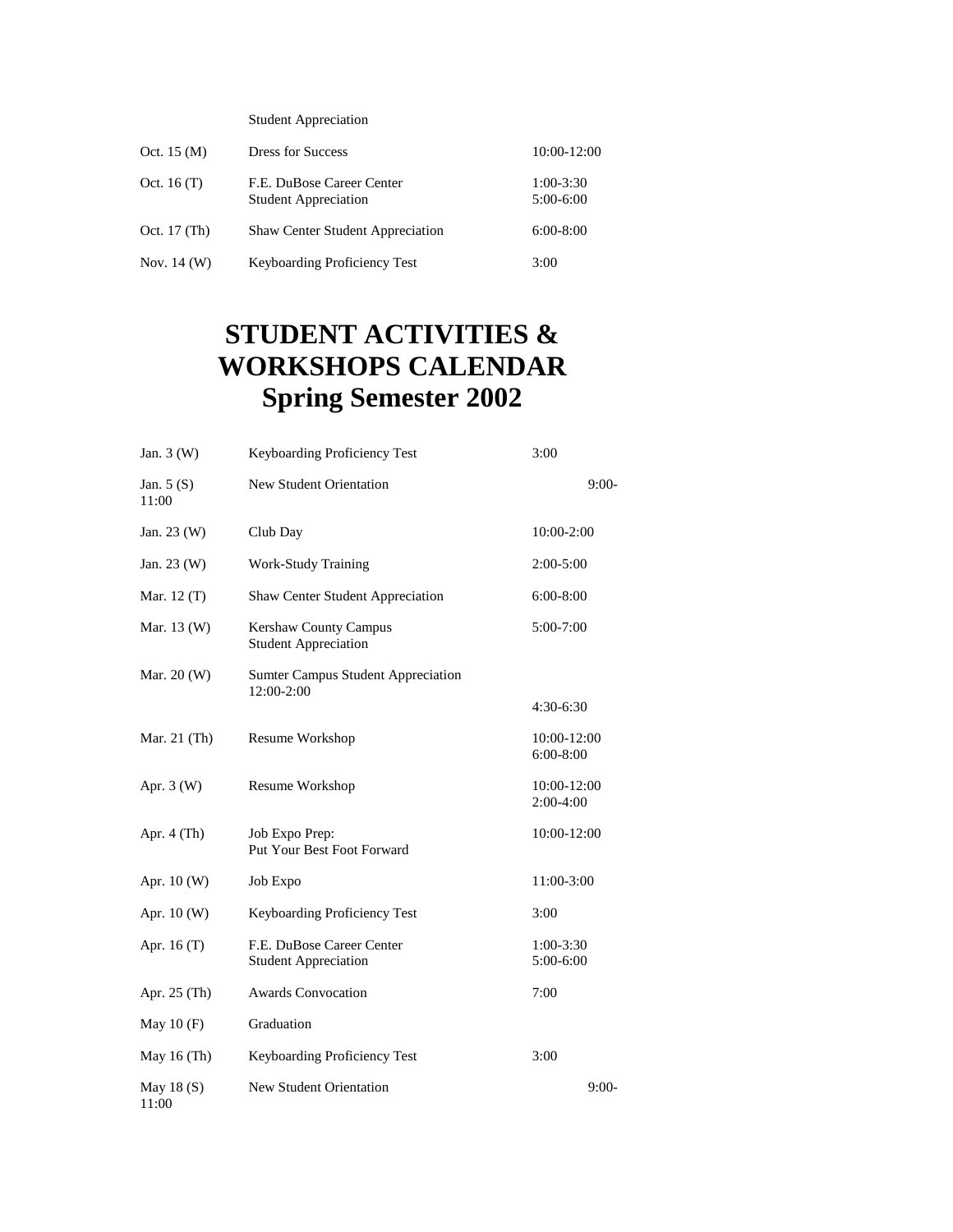| ervice                     |                                                            | <b>Regular Hours</b>             | <b>Summer Hours</b>      |  |  |  |  |
|----------------------------|------------------------------------------------------------|----------------------------------|--------------------------|--|--|--|--|
|                            |                                                            |                                  | (May 20-August 9)        |  |  |  |  |
| Admissions &               |                                                            | M - Th 8:00 a.m. - 7:30 p.m.     | 8:00 a.m. - 7:30 p.m.    |  |  |  |  |
| <b>Counseling Services</b> | Fri                                                        | 8:00 a.m. - 4:30 p.m.            | 8:00 a.m. - 12:30 p.m.   |  |  |  |  |
| Assessment                 |                                                            | M - Th 8:00 a.m. - 8:00 p.m.     | 8:00 a.m. - 8:00 p.m.    |  |  |  |  |
| (Testing Center)           | Fri                                                        | $8:00$ a.m. $-4:30$ p.m.         | 8:00 a.m. - 12:30 p.m.   |  |  |  |  |
| <b>Bookstore</b>           |                                                            | $M - Th$ 8:00 a.m. $- 2:15$ p.m. | $8:00$ a.m. $-2:15$ p.m. |  |  |  |  |
|                            |                                                            | 5:15 p.m. - 8:00 p.m.            | 5:15 p.m. - 8:00 p.m.    |  |  |  |  |
|                            | Fri                                                        | 8:00 a.m. - 1:30 p.m.            | 8:00 a.m. - 12:00 p.m.   |  |  |  |  |
| <b>Business Office</b>     |                                                            | M - Th 8:00 a.m. - 4:30 p.m.     | 8:00 a.m. - 5:15 p.m.    |  |  |  |  |
|                            | Fri                                                        | 8:00 a.m. - 4:30 p.m.            | 8:00 a.m. - 12:30 p.m.   |  |  |  |  |
| Cashier                    |                                                            | M - Th 8:00 a.m. - 7:30 p.m.     | 8:00 a.m. - 7:30 p.m.    |  |  |  |  |
|                            | Fri                                                        | 8:00 a.m. - 4:30 p.m.            | 8:00 a.m. - 12:30 p.m.   |  |  |  |  |
| Financial Aid              |                                                            | M - Th 8:00 a.m. - 7:30 p.m.     | 8:00 a.m. - 7:30 p.m.    |  |  |  |  |
|                            | Fri                                                        | 8:00 a.m. - 4:30 p.m.            | 8:00 a.m. - 12:30 p.m.   |  |  |  |  |
| Lab Schedules LRC          |                                                            | M - Th 8:00 a.m. - 8:00 p.m.     | $8:00$ a.m. $-8:00$ p.m. |  |  |  |  |
|                            | Fri                                                        | 8:00 a.m. - 3:00 p.m.            | Closed                   |  |  |  |  |
| Building 100               |                                                            | M - Th 7:00 a.m. - 10:00 p.m.    | 7:00 a.m. - 10:00 p.m    |  |  |  |  |
| <b>Computer Labs</b>       | Fri                                                        | 8:00 a.m. - 4:00 p.m.            | 8:00 a.m. - 4:00 p.m.    |  |  |  |  |
|                            | * Sat                                                      | 9:00 a.m. - 2:00 p.m.            | 9:00 a.m. - 12:00 p.m.   |  |  |  |  |
|                            | * Saturday hours begin 2nd or 3rd Saturday of the semester |                                  |                          |  |  |  |  |
| Library                    |                                                            | M - Th 8:00 a.m. - 8:30 p.m.     | 8:00 a.m. - 8:30 p.m.    |  |  |  |  |
|                            | Fri                                                        | 8:00 a.m. - 4:30 p.m.            | 8:00 a.m. - 12:30 p.m.   |  |  |  |  |
|                            | Sat                                                        | 10:00 a.m.- 2:00 p.m.            | Closed                   |  |  |  |  |
| <b>Job Placement</b>       |                                                            | M - Th 8:30 a.m. - 5:00 p.m.     | 8:30 a.m. - 5:15 p.m.    |  |  |  |  |
| <b>Services</b>            | Fri                                                        | 8:30 a.m. - 5:00 p.m.            | 8:30 a.m. - 1:00 p.m.    |  |  |  |  |
| <b>Security Office</b>     | M - F                                                      | 9:00 a.m. - 11:00 a.m            | 9:00 a.m. - 11:00 a.m    |  |  |  |  |
|                            |                                                            | M - Th 6:30 p.m. - 8:30 p.m.     | 6:30 p.m. - 8:30 p.m.    |  |  |  |  |
| Center for Student         |                                                            | M - Th 8:00 a.m. - 7:30 p.m.     | 8:00 a.m. - 7:30 p.m.    |  |  |  |  |
| Information                | Fri                                                        | 8:00 a.m. - 4:30 p.m.            | 8:00 a.m. - 12:30 p.m.   |  |  |  |  |

# **WHERE CAN I ASK ABOUT . . .?**

**QUESTION ABOUT CONTACTS BUILDING/ROOM**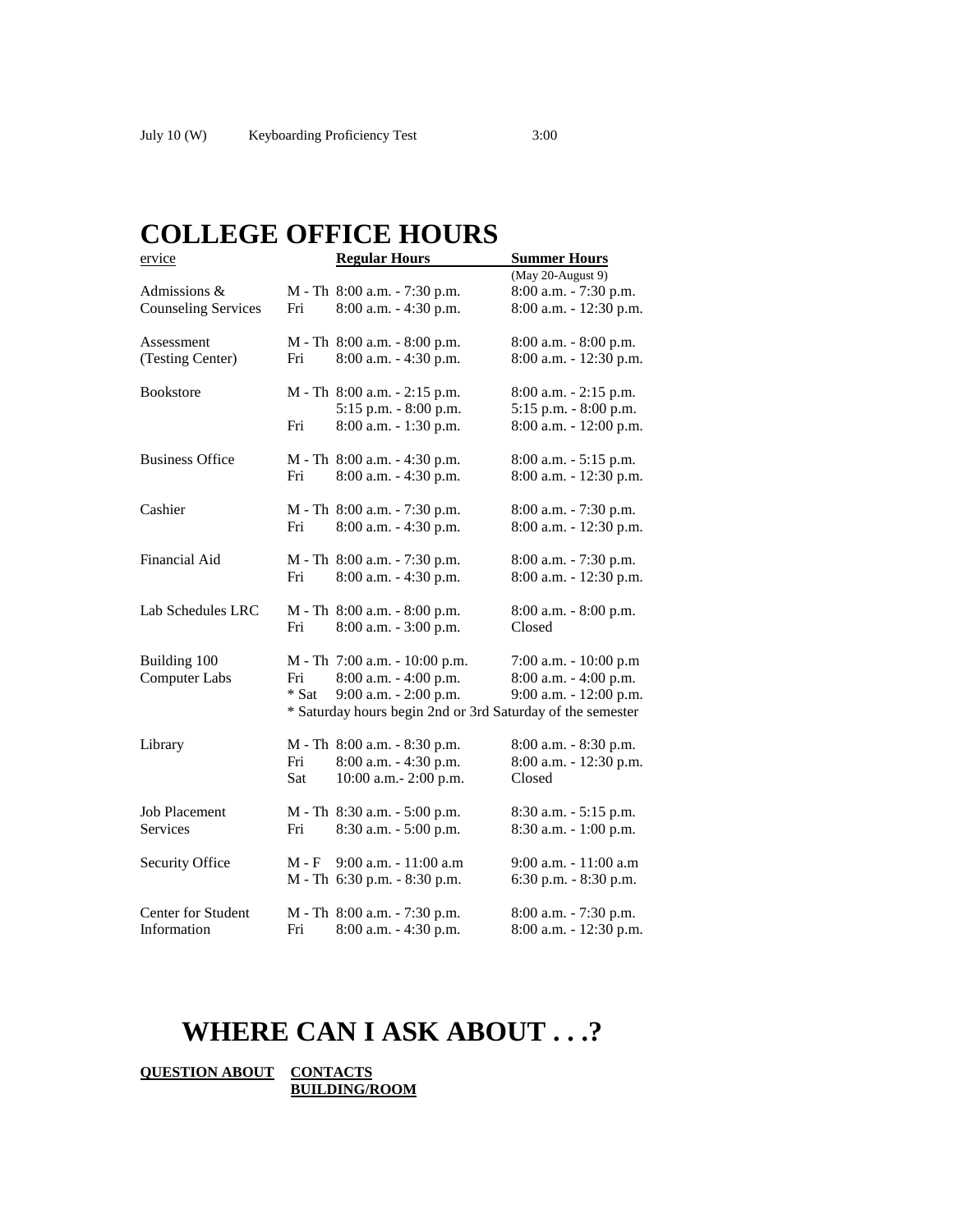| Admissions<br>135                               | Admissions & Counseling Services                          | Bldg. 100/Rm.                     |  |  |
|-------------------------------------------------|-----------------------------------------------------------|-----------------------------------|--|--|
| <b>Appeals Process</b><br>103                   | Registrar                                                 | Bldg. 100/Rm.                     |  |  |
| <b>Career Services</b><br>135                   | Admissions & Counseling Services                          | Bldg. 100/Rm.                     |  |  |
| <b>Continuing Education</b><br>101              | Center for Student Information                            | Bldg. 100/Rm.                     |  |  |
| Dropping/Adding<br>Courses<br>135               | Your Academic Advisor<br>Admissions & Counseling Services | Advisor's Office<br>Bldg. 100/Rm. |  |  |
| Emergencies<br>100                              | Security                                                  | Bldg. 100/Rm.                     |  |  |
| Fees<br>100/Rm. 101                             | Center for Student Information (Cashier)                  | Bldg.                             |  |  |
| Financial Aid, Work<br>133<br>Study/Scholarship | Financial Aid                                             | Bldg. 100/Rm.                     |  |  |
| Graduation                                      | Center for Student Information                            | Bldg. 100/Rm.                     |  |  |
| 103                                             | (Registrar)                                               |                                   |  |  |
| <b>ID</b> Cards<br>100                          | Security                                                  | Bldg. 100/Rm.                     |  |  |
| <b>International Students</b><br>135            | Admissions & Counseling Services                          | Bldg. 100/Rm.                     |  |  |
| <b>Job Placement</b><br>135                     | Admissions & Counseling Services                          | Bldg. 100/Rm.                     |  |  |
| 135                                             | Personal/Other Concerns Admissions & Counseling Services  | Bldg. 100/Rm.                     |  |  |
| Recruitment<br>A                                | Public Information Office                                 | Bldg. 100/Rm. 39-                 |  |  |
| Single Parent Program<br>135                    | Admissions & Counseling Services                          | Bldg. 100/Rm.                     |  |  |
| <b>Student Activities</b><br>135                | Admissions & Counseling Services                          | Bldg. 100/Rm.                     |  |  |
| <b>Transcript of Grades</b><br>101              | Center for Student Information                            | Bldg. 100/Rm.                     |  |  |
|                                                 | (Student Records)                                         |                                   |  |  |
| <b>Transfer Credits</b><br>103                  | Center for Student Information<br>(Registrar)             | Bldg. 100/Rm.                     |  |  |
|                                                 |                                                           |                                   |  |  |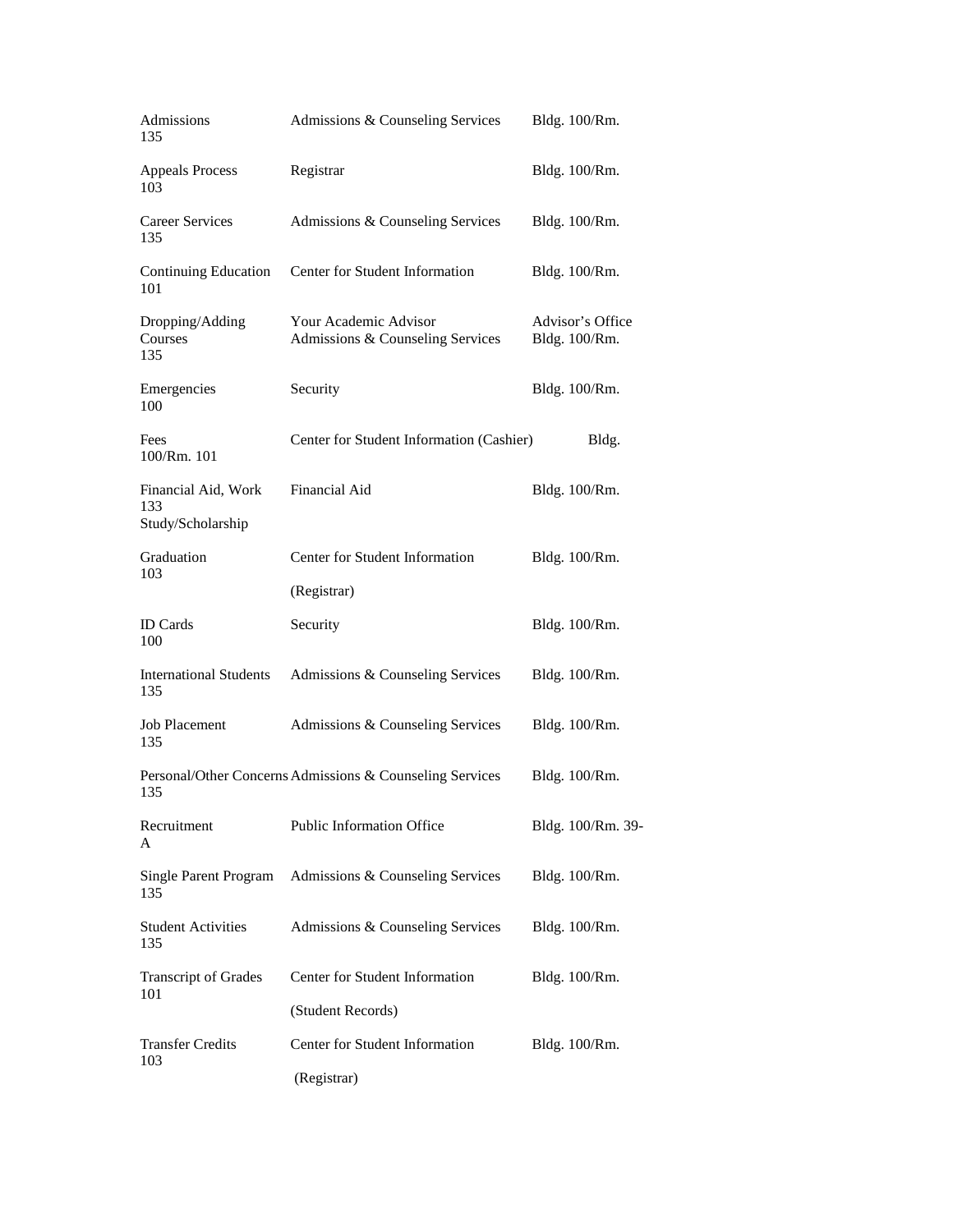Veteran Affairs Financial Aid Bldg. 100/Rm. 133

Withdrawal from College Admissions & Counseling Services Bldg. 100/Rm. 135

# **ACADEMIC RESPONSIBILITIES**

# **ACADEMIC ADVISING**

• Prior to the first term, a new student should make an appointment to meet with his/her assigned advisor or an admissions counselor to plan a class schedule. Each term thereafter, a student should make an advisement appointment by signing up on the posted appointment sheet located outside his/her assigned advisor's office.

- A faculty advisor will be available each term to help plan a program of courses and will serve as the student's major contact for academic advising.
- To change a class schedule, drop a course, add a course, inquire about remaining courses in his or her program, or make any changes in a program, the student should see his or her academic advisor.
- Advisors should be approached with concerns. If the advisor cannot help the student, he or she will refer the student to someone who can.
- Advisors post office hours outside their offices each term. Advisement sessions do not necessarily have to occur by appointment; faculty advisors are available to see students during their office hours.

# **DRUGS, ALCOHOLIC BEVERAGES, AND WEAPONS**

 Drugs, alcohol, and/or weapons of any kind including firearms are not permitted on the campus of Central Carolina Technical College. Violators are subject to prosecution under state law and College policy.

# **STANDARDS OF ACADEMIC PROGRESS FOR FINANCIAL AID**

 Students receiving financial assistance through the Federal Pell Grant, Federal Supplemental Grant (SEOG), Federal Stafford Loan, and /or Federal College Work-Study program must be making Satisfactory Academic Progress towards a degree, diploma, or certificate. The standards by which Satisfactory Academic Progress is measured are as indicated in the policy outlined below.

#### **I. STATEMENT OF SATISFACTORY PROGRESS**

 Students must be making Satisfactory Progress in the course of study he/she is pursuing. The institution must withhold payments if the student is not making measurable progress until the student re-establishes Satisfactory Progress. The Standards applicable at Central Carolina Technical College for curriculum students receiving federal assistance are as follows.

#### **II. SATISFACTORY PROGRESS REQUIREMENTS**

- 1. Students must successfully complete at least 67% of the credit hours attempted in each semester or term. (Grades of W, I, WF, CF, and F, will be counted as hours attempted.)
- 2. A cumulative grade point ratio of 2.0 must be maintained each semester.
- 3. A student, whose cumulative grade point average (GPA) upon completion of a semester is less than a 2.0, or did not successfully complete at least 67% of the course work attempted that semester, will be placed on Financial Aid Warning for the next semester for which he/she enrolls.
- 4. Satisfactory Progress will be reviewed immediately following each semester.

#### **III. PROBATION AND SUSPENSION**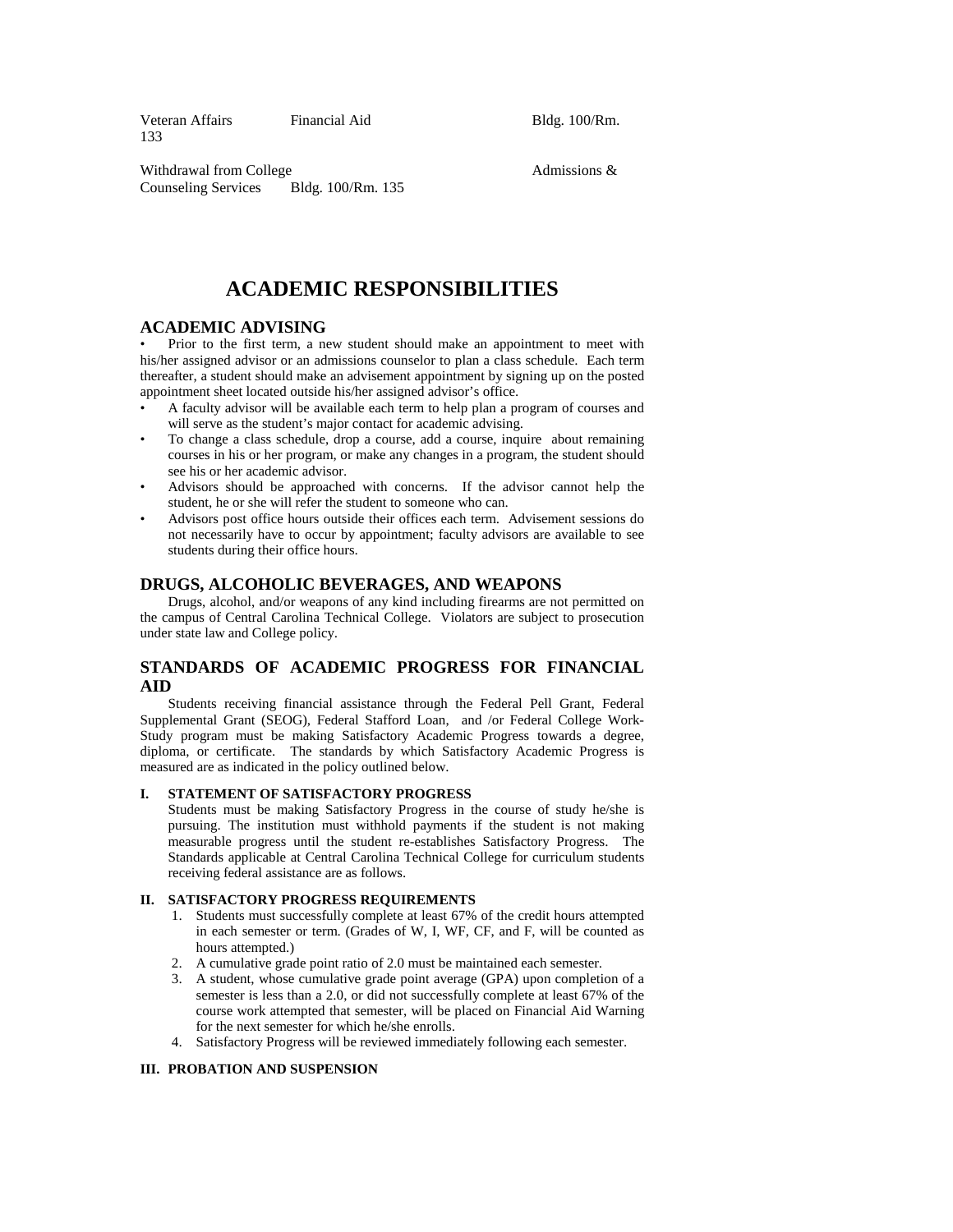- 1. Financial Aid may be continued during a warning semester. If a warning semester is completed without meeting the Standards for Academic Progress, one probationary semester will be allowed.
- 2. If a student withdraws or fails to pass at least 67% of the credit hours attempted or fails to achieve a cumulative 2.0 GPA during the probationary semester or term, his/her federal assistance payment will be suspended. Satisfactory Progress is re-established by the student without financial aid funding.
- 3. Students who fail to satisfy the minimum standards measured during the annual progress check, computed at the end of summer semester, will no longer be eligible for financial aid until such time that Satisfactory Progress is reestablished without using financial aid funding.
- 4. A student's record must reflect, at the annual progress check, a minimum of 67% successful completion of all cumulative course work attempted.
- 5. Students who reach the limits of the maximum time frame are no longer eligible to receive financial assistance.
- 6. Students who have previously attended Central Carolina Technical College and return will be subject to Satisfactory Progress Standards based on their existing academic history.
- 7. Students who have not made Satisfactory Progress that have not been enrolled for at least three calendar years will be allowed to re-enter on Financial Aid for one probationary semester only to re-establish Satisfactory Progress.
- 8. Any student receiving financial aid who does not meet the Satisfactory Progress requirements and whose aid must be withdrawn will be given written notice.

# **IV. DURATION OF ELIGIBILITY**

- 1. Students receiving Title IV Financial Aid will be allowed maximum periods of time to obtain a degree, diploma, or certificate.
- 2. Title IV Financial Aid Programs also require that colleges establish increments, not to exceed one academic year, to determine whether a student has successfully completed a minimum percentage of work towards his/her educational degree, diploma, certificate.
- 3. If a currently enrolled student who has not previously received Federal Financial Aid becomes eligible at a later date, before receiving aid, they must meet the same standards required by a student who has been receiving aid since the first semester. They must be progressing satisfactorily toward their degree, diploma, or certificate.
- 4. Students transferring from another institution will be considered to be making Satisfactory Progress.
- 5. Financial Aid may be received for remedial coursework up to 30 credit hours, provided the student has been accepted into an eligible program. Time spent taking remedial courses will not count towards maximum completion time.
- 6. Students will be allowed two changes in curriculum prior to graduation. Requests for additional changes may be considered and approved with good reason.
- 7. Courses not previously passed or withdrawn from may be repeated three additional times only.
- 8. The maximum number of credit hours that a student is eligible to receive financial aid is 150% of the number of credit hours required to graduate in their program.

#### **V. APPEALS PROCESS**

- 1. A request for an appeal, in writing, will be made to the Director of Financial Aid. The Director will review the appeal and make a decision.
- 2. If the student is not satisfied with the decision of the Director for Financial Aid, an appeal may be made to the Financial Aid appeals Committee. The Committee would hear the case with input from the student involved, Financial Aid Director and any other applicable person. The Financial Aid Appeals Committee will make a decision.

#### **VI. REINSTATEMENT**

 After financial aid has been withdrawn, students may have their aid reinstated when Satisfactory Academic Progress has been re-established.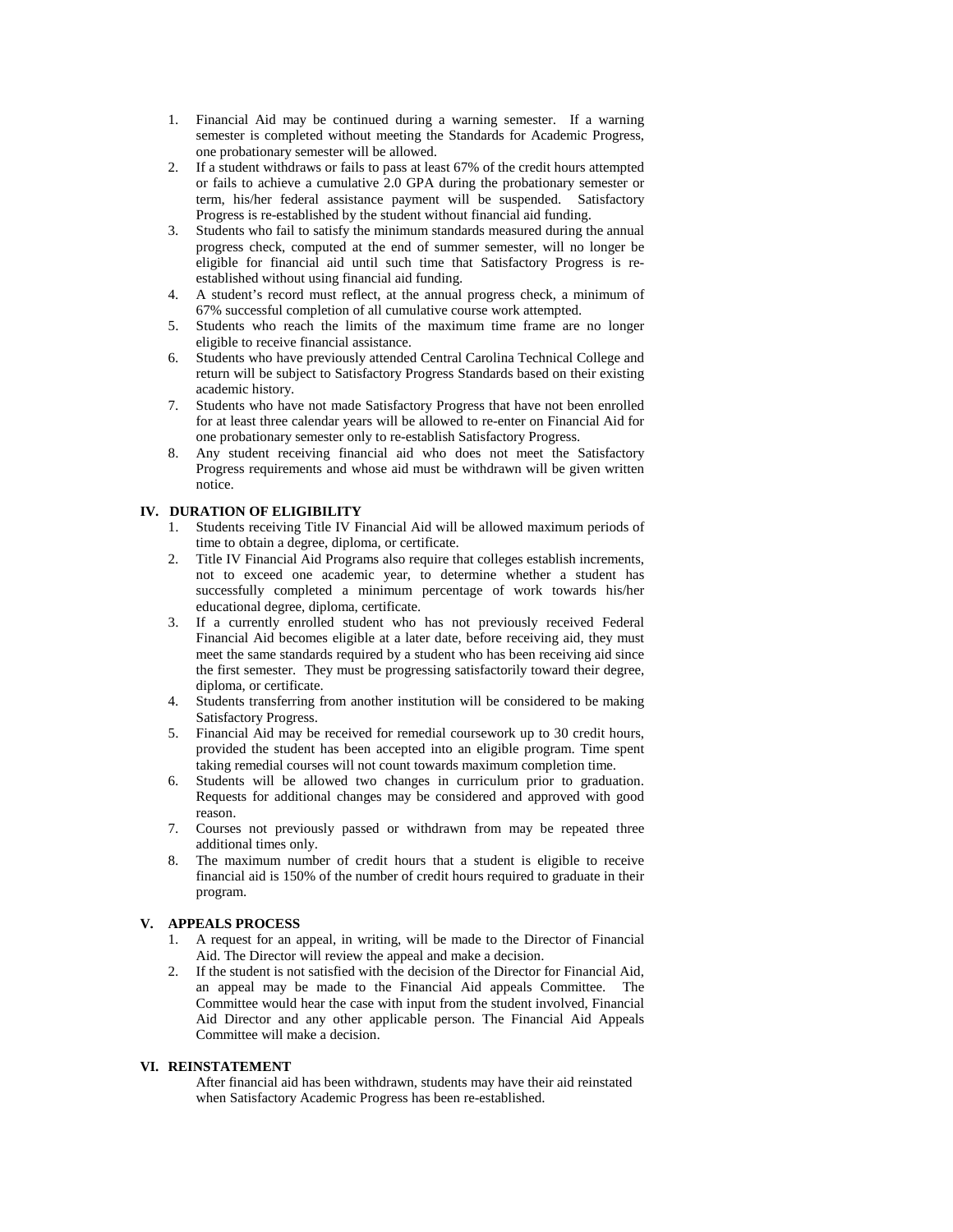- 1. Students will be required to pay their own expense each semester or term until the required percentage of hours and/or GPA have been met.
- 2. Students must send a written request to the Financial Aid Office for financial assistance to be reinstated when Satisfactory Progress has been made.

# **SCHEDULE CHANGES**

# **ADD/DROP**

 A student may add a course or courses by the designated add/drop date within the first week of classes provided the course is not closed, and the student has the advisor's permission. Course(s) may be dropped by this date without academic penalty. The designated add/drop date is published in the current term class schedule. All schedule changes require the student to complete an Add/Drop Form, including all appropriate approvals. The completed Add/Drop Form must be submitted to the Center for Student Information.

# **CHANGE OF PROGRAM**

 A student's first step in the process to change a program is to contact the Admissions and Counseling Services Office to schedule an appointment with an Admissions Counselor. A consultation will follow to determine if the student is eligible for a change of program. A student may not be eligible for a change of program if he or she is enrolled in two or more DVS courses or has had more than two changes in program without career counseling. Students using Veteran's Benefits should verify eligibility to change their program prior to meeting with the admissions counselor.

 Once approved for a program change, the student will fill out a change of program request form. The Admissions Counselor must then officially finalize the change of program and assign the student a new faculty advisor. Students should complete the change of program form as early as possible to reduce delays in registering for the next semester. Program changes will not be processed during open registration.

# **WITHDRAWAL**

 A student who wishes to withdraw from a class or classes, or from Central Carolina, must consult with a counselor. The Withdrawal Form is available in the Office of Admissions and Counseling Services. The student has not officially withdrawn until this form has been completed, signed, and taken to the Center for Student Information. Students may withdraw from classes through the withdrawal period and receive a "W," which will not be computed in the grade-point average. Students who withdraw after the withdrawal period will be assigned the grade of "F," which will be computed in the grade-point average.

The withdrawal period ends at the 70% mark of the semester or term.

 Financial Aid students who completely withdraw may be liable for repayment of funds. See "Return of Title IV Funds in the Financial Aid Section".

#### **REFUND POLICIES FOR CREDIT COURSES**

 It is the policy of Central Carolina Technical College that students or appropriate sponsoring parties receive a fair and equitable refund of tuition upon withdrawal or reduction of course load below 12 credit hours.

Institutional charges for a semester term will be refunded at the following rates: REFUND % WITHDRAWAL OR REDUCTION IN HOURS ON OR BEFORE:

- 100% Before first date in term that classes are offered (start of term)
- 75% 1st-7th calendar day of term
- 50% 8th-14th calendar day of term
- 25% 15th-21st calendar day of term
- 0% After 21st calendar day of term

Students who never attend class will be considered to have constructively withdrawn before the start of term. A student's official withdrawal date will be based on the student's last date of attendance.

 Refunds for terms that vary in length from the semester term will be in proportion to the semester term refund schedule delineated above.

- Late fee charges will not be refunded.
- Refunds to veterans in non-degree programs or military tuition assistance students will be made in accordance with existing government regulations.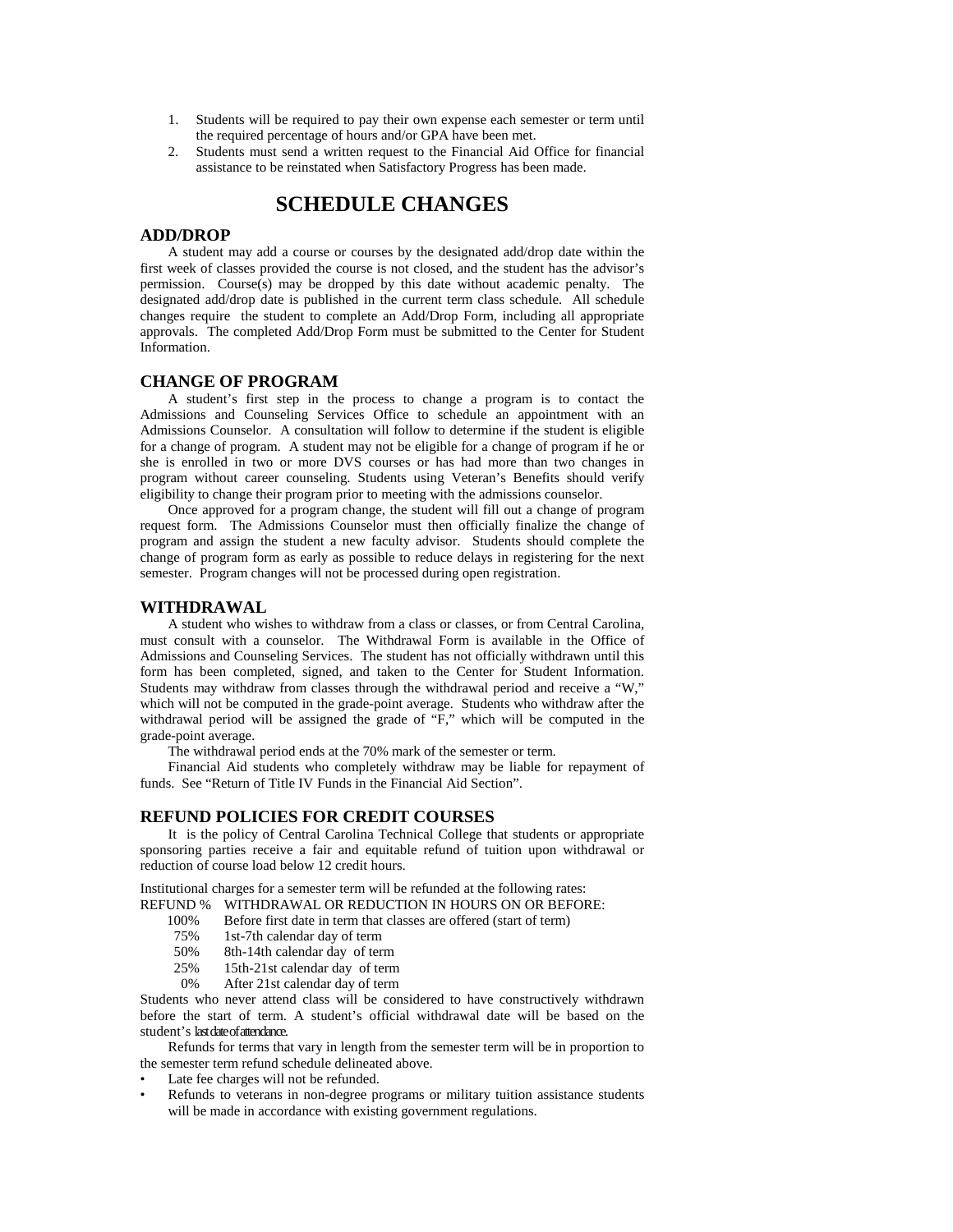The Vice President for Academic and Student Affairs may consider refunds on an individual basis where personal emergency or extreme hardship is involved.

# **ATTENDANCE**

 Central Carolina Technical College expects students to participate in all scheduled instructional activities. Individual departments may have more stringent requirements than those stated in the policy below. If departmental requirements do differ, they will be communicated to the students in the course syllabi.

- Students may not be absent more than 10 percent of the hours the course meets during the term.
- When the hours absent exceed 10 percent, the instructor must evaluate the overall effect of additional absences in the course. Based upon this evaluation and review with the student, the instructor may choose to permit the student to continue in the course or may drop the student from the course with a grade of "WF."
- If the instructor determines the student can continue in the course, the instructor must inform the student that additional absences may lead to an attendance drop with a grade of "WF."
- Absence from the classroom for up to 10 percent of the time the class meets will be counted as one-third of an absence, and an absence for more than 10 percent of the class time will count as a full absence.
- When dropped from a course for attendance, the student may appeal to the Department Chair for readmission if he/she feels there is justification for the absences. A student who is dropped and files an appeal is expected to attend class while awaiting results of the appeals process. It is the student's responsibility to contact the Department Chair immediately concerning the appeal for readmission. The student may be required to provide written evidence to substantiate legitimate reasons for being absent.
- The Department Chair's appeal decision is required within five (5) working days from the date of the appeal interview. A written decision (Attendance Drop Form, Part 2, Section B) must be forwarded to the Center for Student Information (Student Records) no later than five (5) working days from the initial appeal interview.

# **STUDENT SERVICES**

#### **FINANCIAL ASSISTANCE AND VETERANS AFFAIRS** Title IV School Code 003559 - 803-778-7831

 Central Carolina Technical College provides various financial assistance to help students meet educational expenses. Central Carolina Technical College realizes how challenging meeting educational expenses can be and strives to help eligible students with the proper assistance to attend Central Carolina Technical College.

#### **Office Hours:**

 The Financial Aid Office is located in Building 100 - Room 133. Office hours are 8:00 am to 7:30 pm, Monday through Thursday; 8:00 am to 4:30 pm on Friday. During the summer semester, office hours on Friday are 8:00 am to 12:30 pm.

# **APPLYING FOR FINANCIAL ASSISTANCE**

 All students applying for financial assistance at Central Carolina Technical College must use the Free Application for Federal Student Aid (FAFSA). There are three ways to submit the FAFSA to the Department of Education for analysis of need. You may submit the application by mail, FAFSA on the web, or by submitting the application directly to the Central Carolina Technical College Financial Aid Office for electronic submission. In all instances students are welcomed in the Financial Aid Office for assistance.

 FAFSA applications or renewal applications are to be submitted each year for the new academic year beginning each fall semester. Applications can be submitted after January 1st of each year. It is recommended that students apply as far in advance as possible. Some funds awarded are very limited and are awarded on a first-come firstserved basis.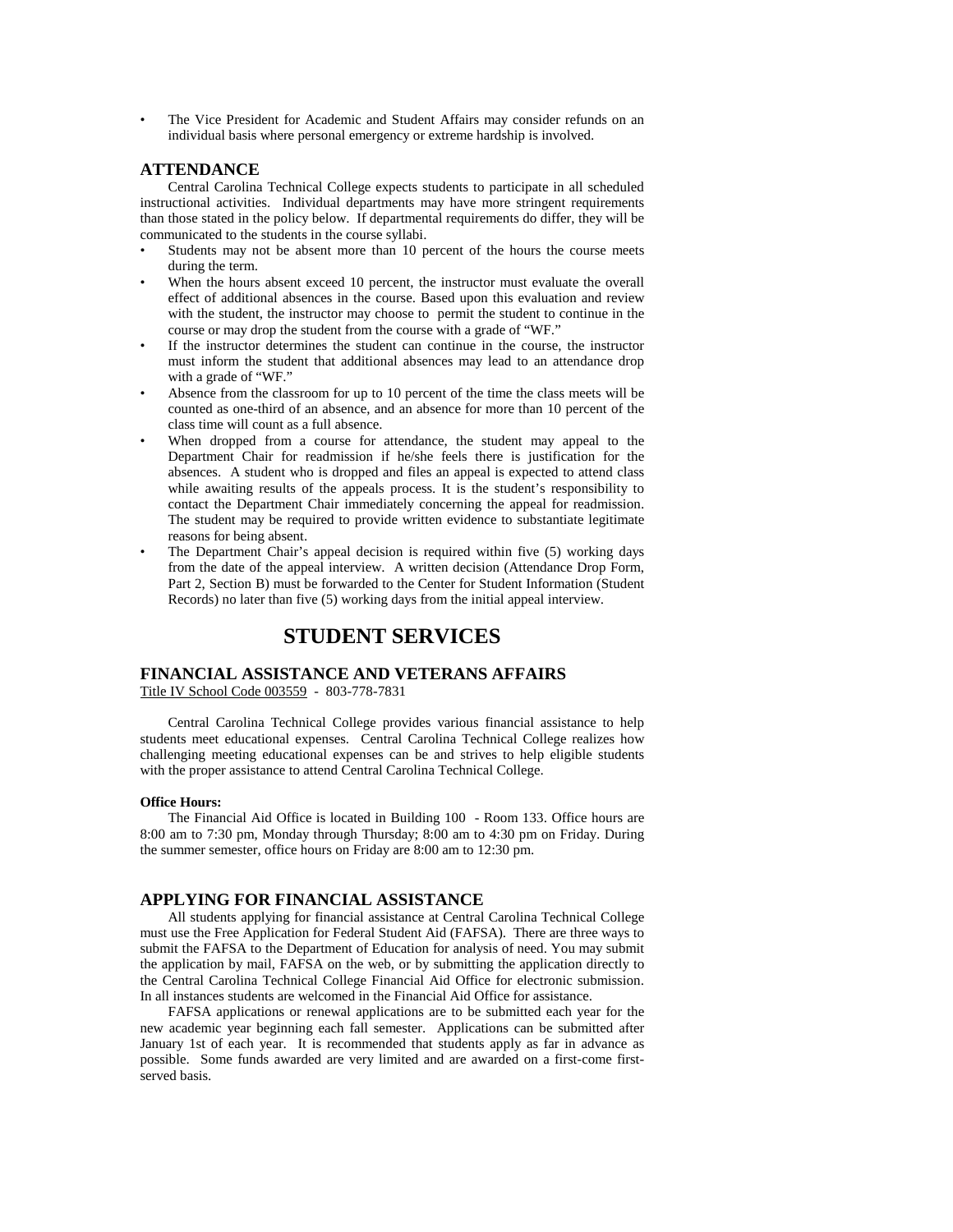FAFSA applications can be submitted prior to being admitted to a program of study. However, the financial aid application cannot be considered for award until the applicant is accepted into an eligible program.

 Completed applications received by May 1st of each year will receive priority over applications received after that date.

NOTES:

 Students receiving any type aid from a source other than Central Carolina Technical College must send a copy of the award notice to the Financial Aid Office.

 Students enrolled in more than one college in the same semester may only receive financial assistance from one college at a time.

 Students applying for assistance after July 1 for fall or November 1 for spring semester should not expect aid to be finalized before classes begin. However, every effort will be made to make an award provided the file can be brought to completion. The FACTS payment plan is made available through the Central Carolina Technical College business office. Information regarding the FACTS plan may be obtained from the Financial Aid Office or on the Internet at http://www.sum.tec.sc.us.

## **TYPES OF FINANCIAL ASSISTANCE**

 Financial assistance comes in many forms, which includes grants, work-study, student loans, and parent loans. Grants are gift aid, which in most instances, do not have to be paid back. Work programs require the student to work part time to earn income to help with expenses. Loans must be repaid, but students are not required to do so until six months after they drop below half time or cease to be enrolled. All students must meet the eligibility criteria listed on page one of the Free Application for Federal Student Aid (FAFSA). A copy of the FAFSA can be obtained from the Central Carolina Technical College Financial Aid Office, any high school guidance counselor, or requested on the Internet at http://www.sum.tec.sc.us and selecting the Pipeline.

 A description of the federal financial aid programs can be found in The Student Guide published by the U.S. Department of Education. Student Guide information may be accessed through the Internet at http://www.ed.gov/offices/OPE/students or requested by contacting the Federal Student Aid Information Center at 1-800-433-3243.

# **Verification:**

 Students selected for a process called verification will be notified on the Institutional Student Information Summary (ISIR). At least 30% of all applications for financial assistance are selected for verification. This process requires the student to submit documentation to verify certain data contained on the Free Application for Federal Aid (FAFSA). Students and parents should keep a copy of their federal tax return and W-2 documents which may be needed to complete the verification process. Students are required to complete the verification process within thirty days after being notified by the school that they have been selected.

# **TYPES OF FEDERAL AND STATE FINANCIAL AID PROGRAMS**

# **Federal Pell Grants**

 A Federal Pell Grant unlike a loan does not have to be paid back. Generally Pell Grants are awarded to undergraduate students who have not earned a bachelor's or professional degree. For many students, Pell Grants provide a foundation of financial aid to which other aid may be added. Pell Grants range from \$400 to \$3750.

#### **CAMPUS BASED PROGRAMS**

# **Federal Supplemental Educational Opportunity Grant (FSEOG)**

 A Federal Supplemental Educational Opportunity Grant (FSEOG) is for undergraduates with exceptional need-that is, students with the lowest Expected Family Contribution (EFC)- and gives priority to students who receive Pell Grants. FSEOG does not have to be paid back. SEOG Grants at Central Carolina Technical College range from \$100 to \$400.

#### **Federal Work-Study (FWS)**

 The Federal Work-Study Program provides jobs for undergraduate and graduate students with financial need allowing them to earn money to help pay education expenses. The program encourages community service work and work related to your course of study. Federal Work-Study awards are made on a basis of a student's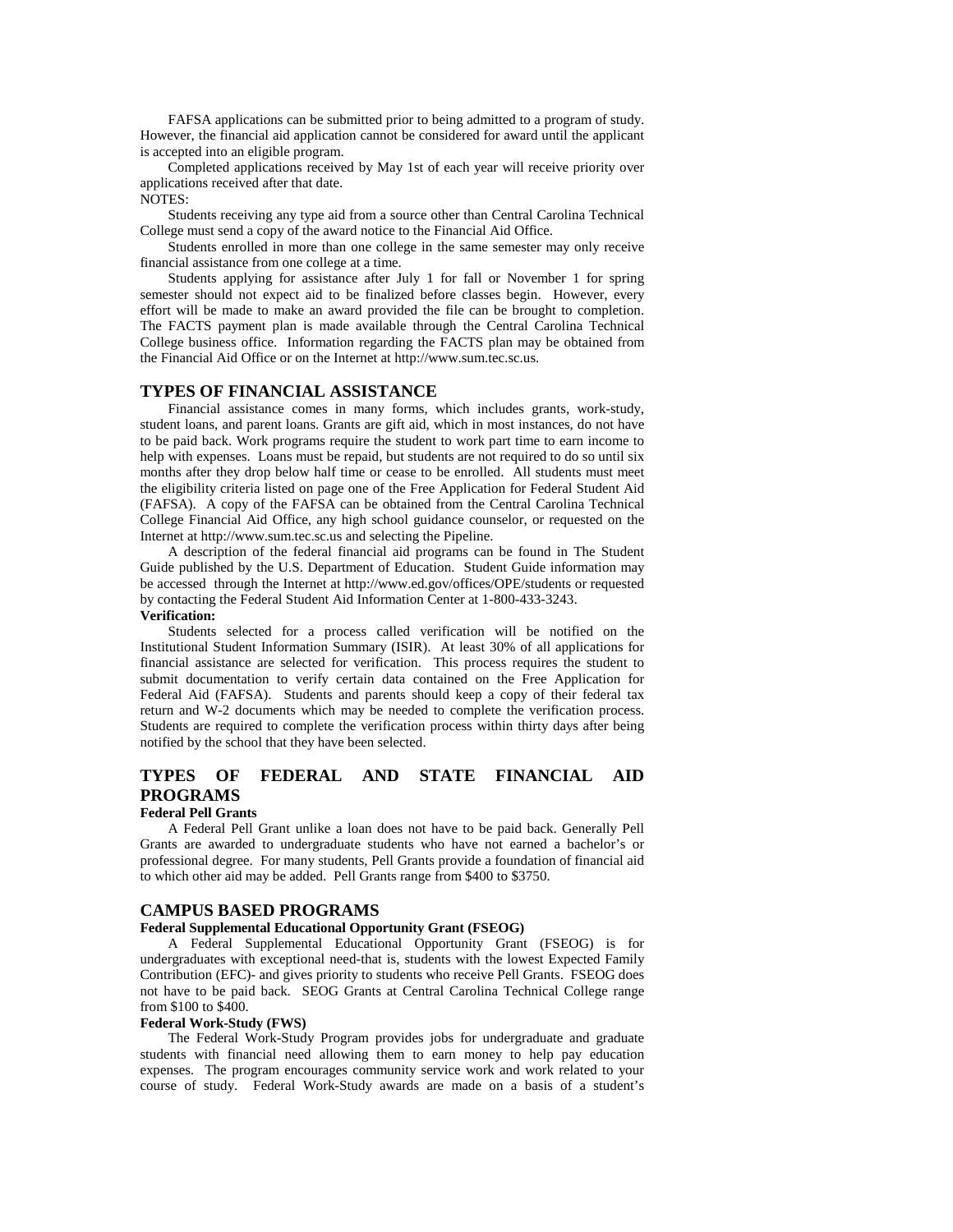remaining need. There are some criteria for maintaining work-study status at Central Carolina Technical College.

# **STATE FUNDS**

## **• South Carolina Need Based Grant**

 The South Carolina Need Based Grant is a grant program funded by the state of South Carolina. The funds are awarded to students on a basis of need. Early applicants are given first priority for consideration. South Carolina Need Based Grant awarded amounts range from \$200 to \$1250.

#### **• Life Scholarship**

 The Life Scholarship is an academic scholarship program offered by the State of South Carolina. Students graduating from high school within the last three years with a B average and who are South Carolina residents entering any technical college in the state are eligible for the cost of tuition.

## **LOANS**

#### *Federal Family Educational Stafford Loans* **Stafford Loans/Subsidized and Unsubsidized**

 The Stafford loan program is the U. S. Department of Education's major form of self-help aid. Regular students enrolled in an eligible program of study at least half time may be eligible for the Stafford loan. Award amounts range from \$500 to \$2625 for first year students.

#### **PLUS LOANS**

Plus loans enable parents with good credit histories to borrow to pay the education expenses of each child who is a dependent undergraduate student enrolled at least half time. To be eligible to receive a plus loan, the parents will be required to pass a credit check or have a co-signer. Plus loans can be made to eligible parents for amounts up to remaining need.

#### **SCHOLARSHIPS**

 Scholarships are provided through the Central Carolina Technical College Foundation and the generosity of industries, businesses, professional organizations, civic clubs, and individuals. The scholarship recipient is selected by the donor or the Scholarship Review Committee for those scholarships awarded by the College.

 Scholarships are awarded on a competitive basis applying the following criteria: academic excellence, achievement, leadership qualities and need or other criteria as stipulated by the donor. Awards usually include tuition and/or book assistance and require the recipient to maintain a minimum GPA to continue the scholarship.

 Each scholarship is awarded for one academic year beginning with the fall semester. Students must reapply each year.

 Applications will be accepted until all funds are awarded. Students are encouraged to apply early. Screening of applicants will begin in late February. Check with the Financial Aid Office for applications and deadline dates.

 For further information, contact the Central Carolina Technical College Foundation Office at (803) 778-6600.

# **FREE TUITION FOR CHILDREN OF CERTAIN DISABLED VETERANS**

 Children of certain disabled veterans may be eligible for free tuition. Eligibility and application information may be obtained from the Financial Aid/Veterans Affairs Office or any county Veterans Affairs Office or write the Governor's Office, Division of Veterans Affairs, 1205 Pendleton Street, Columbia, S.C. 29201. Call (803) 255-4256.

#### **VETERAN'S BENEFITS**

 Central Carolina Technical College is approved by the Department of Veterans Affairs for training service persons, veterans, dependents, and reservists under Title 38, U.S. Code for the following VA educational benefits:

\* VEAP (Chapter 32)

\* Non-contributory VEAP ( Section 903)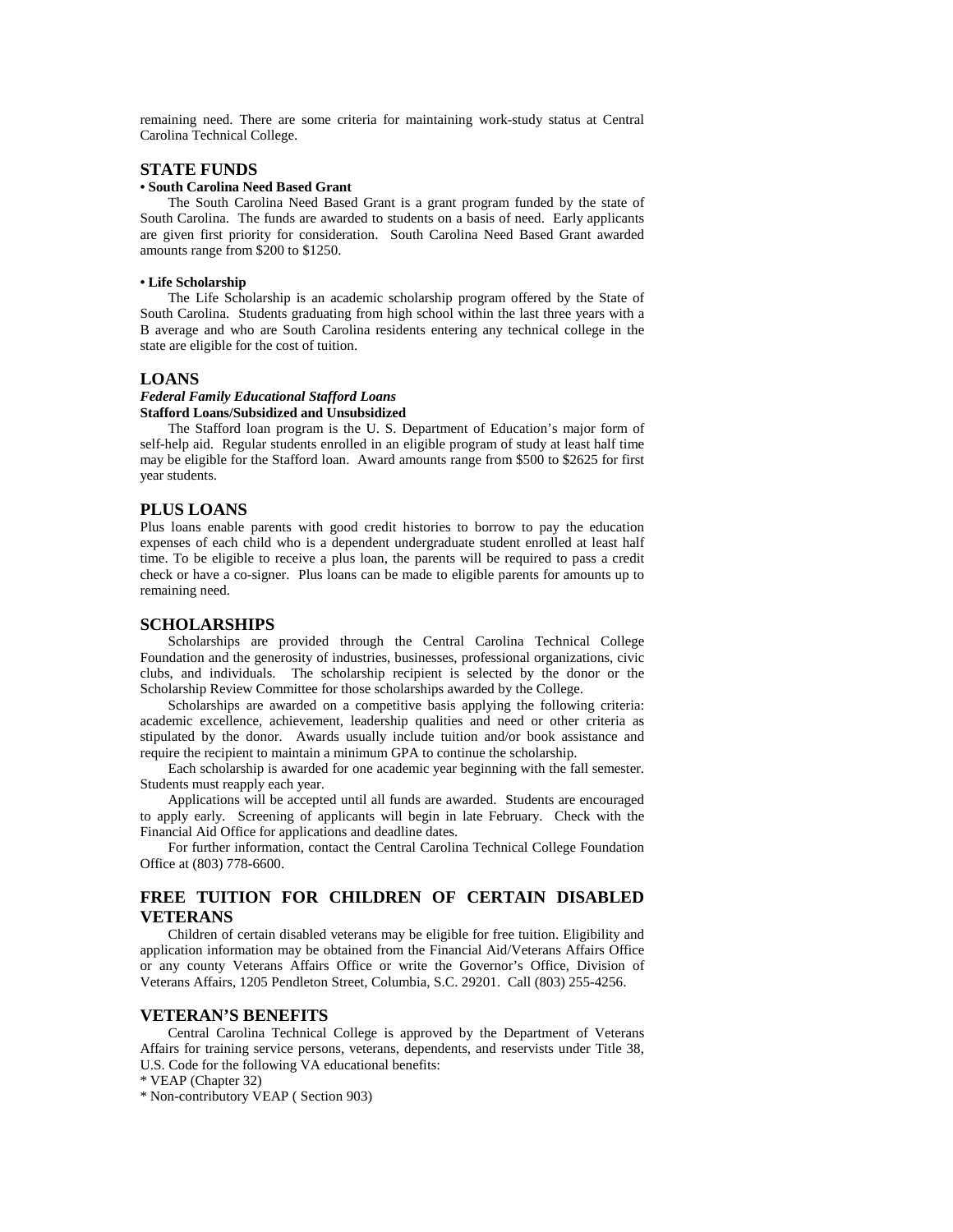- \* New GI Bill Active Duty Educational Assistance Program (Chapter 30)
- \* New GI Bill Selected Reserve Educational Assistance Program (Chapter 1606)
- \* Survivors and Dependents (Chapter 35)
- \* Vocational Rehabilitation (Chapter 31)

 Specific information regarding each Veteran's program may be obtained from the Veterans Affairs Office in Room 133. The Veterans Affairs Office is located in Building 100 - Room 133 in the Office of Financial Aid. Office hours are 8:00 am to 7:30 pm, Monday through Thursday; 8:00 am to 4:30 pm on Friday. During the summer semester; office hours on Friday are 8:00 am to 12:30 pm.

# **SINGLE PARENTS / DISPLACED HOMEMAKERS / SINGLE PREGNANT WOMEN GRANT**

 Job skills training is available for eligible single pregnant women, single parents who are either unmarried or legally separated and have a minor child or children for whom the parent has either custody or joint custody, and eligible homemakers over 21 years of age who have diminished marketable skills and who have worked primarily without pay to care for home and family. Tuition, books, child care, and transportation assistance may be provided. This office is located in the Admissions and Counseling Services Office in Building 100, Room 135.

#### **RETURN OF TITLE IV FUNDS**

 Students who receive financial aid and completely withdraw from the College are subject to the return of Title IV funds policy. The amount to be returned is based on the percentage of enrollment completed for the term and the amount of financial aid assistance considered earned. Funds are returned to the appropriate programs in the following order: unsubsidized Federal Stafford Loans; subsidized Federal Stafford Loans; Federal Pell Grant; Federal Supplemental Educational Opportunity Grant; other Title IV Assistance. The College and the student are both responsible to return unearned financial aid assistance to the appropriate program(s). Examples are available in the Financial Aid Office.

# **BOOKSTORE**

 The Bookstore is located in the Student Center (Building 100). The Bookstore carries a complete line of textbooks, supplies, and general merchandise for students. Visa and MasterCard are accepted for payment.

# **COPY MACHINE SERVICES**

 A copy machine for student use is located in the Library of the Learning Resource Center. Copies are ten cents each.

| Hours of operation: | <b>Regular Hours</b>       | <b>Summer Hours</b>       |
|---------------------|----------------------------|---------------------------|
| Monday-Thursday     | $8:00$ a.m. $-8:30$ p.m.   | $8:00$ a.m. $-8:30$ p.m.  |
| Friday              | $8:00$ a.m. $-4:30$ p.m.   | $8:00$ a.m. $-12:30$ p.m. |
| Saturday            | $10:00$ a.m. $- 2:00$ p.m. | Closed                    |

## **HEALTH AND MEDICAL SERVICES**

 As a nonresidential college, Central Carolina does not maintain medical or infirmary facilities.

#### **STUDENT I.D.**

 Upon enrollment, students are required to obtain a College ID from the Security Office. ID's must be validated each semester of attendance.

REGULATIONS FOR USE OF IDENTIFICATION CARD:

- This card must be carried at all times and is to be shown for identification upon the request of any security officer, faculty member, administrator, or student leader.
- Lending this card to anyone or failure to present it when requested by authorized personnel is a violation of school regulations and subjects the holder to disciplinary action.
- This card should be returned to Security when a student withdraws from the College.
- Loss should be reported immediately to the Security Officer. Cost of replacement is \$2.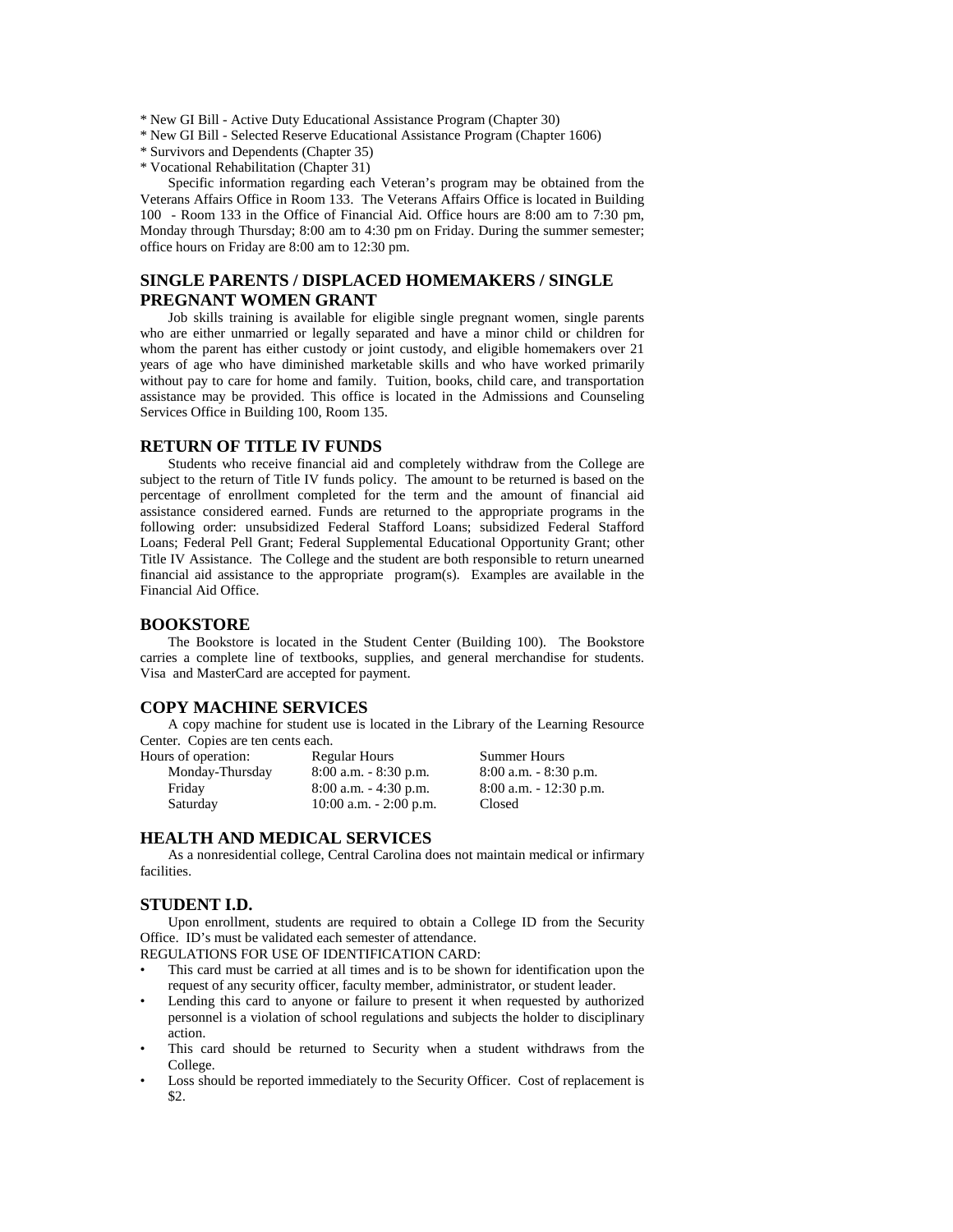## **VEHICLE REGISTRATION**

 Vehicles operated by or for full-time or part-time students on College property must be registered at the time the student registers. Decals are issued in the Security Office in Building 100.

# **STUDENT CENTER**

 The Student Center provides a place for relaxation for students. It is located in Building 100, and a variety of beverages and food items are available.

# **ONLINE RESOURCES**

#### **Campus Pipeline Intranet Service**

 Through Central Carolina Technical College's Campus Pipeline intranet service, students are provided with a single log-in connection to a vast array of resources including access to College information, grades, transcripts, online library holdings, course information, and other College news and events. Other services provided through Campus Pipeline include e-mail, bulletin boards, chat sessions, and the ability to create personal web pages. Access to the secured intranet is available through a standard web browser like Internet Explorer and Netscape at **pipeline.sum.tec.sc.us**

 Central Carolina Technical College provides all students with a single login. Passwords are established by the College at the time of account creation. Students have the ability to change their passwords. Students are able to customize their environment for filtered announcements, Internet search tools and access to campus resources. Each student is also provided a web-based e-mail service, accessible through any web browser regardless of location. E-mail services and functions include integration with up to four mail servers and personal address book management. Students have access to pre-defined and College provided online research centers including the online library holdings and course materials as well as career centers. They may also communicate with their instructors via e-mail, bulletin boards or chat sessions. To stay current and informed on campus events, the intranet also provides students with new and information. Students are additionally provided with the ability to create personal web pages.

#### **Acceptable Use for Network Services and the Internet**

 Central Carolina Technical College has developed guidelines for acceptable use of network services and the Internet which conform to all applicable State statutes, agency regulations, and other College policies. Access to computer systems and networks owned or operated by the State of South Carolina imposes certain responsibilities and obligations on users. Acceptable use is ethical, reflects honesty, and shows restraint in the consumption of shared resources. It demonstrates respect for intellectual property, ownership of information, system security, and the individual's rights to privacy and freedom from intimidation, harassment, and unwarranted annoyance.

 Use of network services may be subject to monitoring for security and/or network management reasons. Students should be aware that monitoring may occur. The College provides no facilities which guarantee the confidentiality of files, and it reserves the right to schedule the use of computing services.

 Users will be personally responsible and liable for infringing on any copyright. Willful violation of the Acceptable Use Agreement posted in all computer lab facilities may result in disciplinary action.

# **DISTANCE EDUCATION**

 Distance Education is defined as instruction in which the teacher and the student(s) are separated by physical distance and often time. Technology (i.e., voice, video, data, Internet, software, and/or print) is used to bridge the instructional gap. These types of programs can provide adults with a second chance at a college education, reach those disadvantaged by limited time, distance or physical disability, and update the knowledge base of workers at their places of employment. Central Carolina offers a variety of courses by distance delivery. Contact an admissions counselor or academic advisor for information on distance courses.

#### **STUDENTS WITH DISABILITIES**

 Central Carolina Technical College, in compliance with Section 504 of the Rehabilitation Act of 1973 and the Americans with Disabilities Act of 1990, is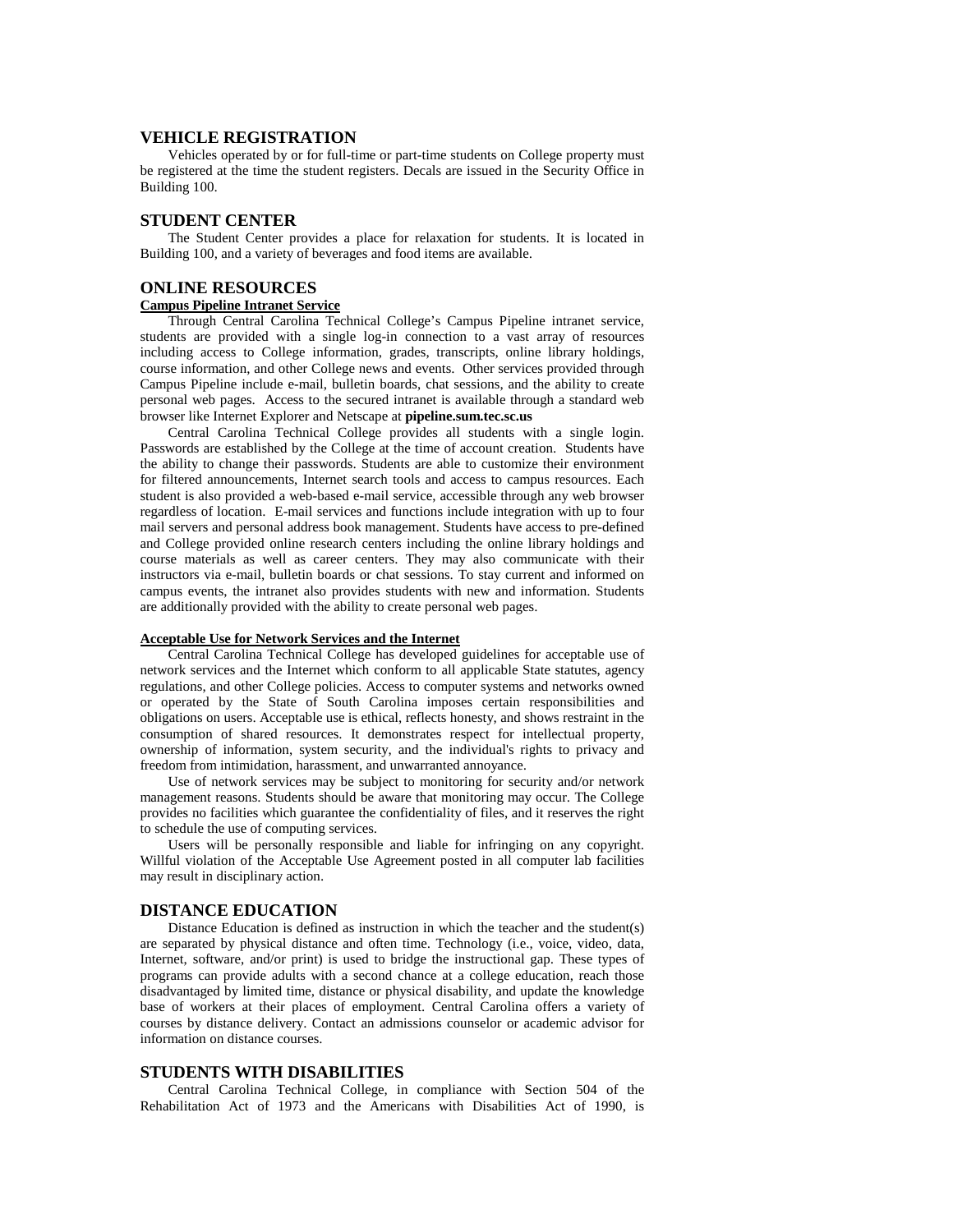responsive to the needs of students with disabilities. There are wheelchair entrances to each building on campus, as well as special parking accommodations and restroom facilities. If you require assistance, contact the Office of Admissions and Counseling Services for an appointment with the Coordinator for Disability Services.

#### **CHECKLIST FOR REQUESTING ACCOMMODATIONS**

 Once you have completed admission to Central Carolina Technical College, you will need to apply for accommodations:

Register with the disability counselor.

- Make an appointment to meet with the counselor. Contact Barbara Tuttle, Counselor for Disability Services, in Room 135, phone 778-6652 or 1-800-221.8711, Ext. 252.
- Provide required, current documentation of your disability.
- Help decide what accommodations you will need (i.e. reader, notetaker, books on tape, interpreter, assistive listening devices, testing, etc.)
- Review your Accommodations Plan, Faculty Notification and other documents for your signature.

Coordinate your transportation.

- How are you going to get to school? Is your ride reliable?
- Have a backup plan for emergencies. And... a backup to your backup.
- Is public transportation accessible? How do these schedules fit with your class schedule?
- RTA transportation is available free to registered Central Carolina Technical College students from Sumter, Cherryvale, or Shaw on the RTA currently established routes. In order to use this free transportation, you will need to show a current Central Carolina Technical College ID card.

Note other support you will be responsible for (not provided by the college).

- Do you need attendant services? Who will provide these services, and how will they affect your schedule?
- Develop a backup plan for times when your regular attendant cannot assist you.
- Develop a contact list for such things as equipment repairs, interpreters for nonschool activities, medical services, etc.

Register for classes.

- Meet with your advisor to decide which classes you need to take.
- When planning your schedule, make certain you will be able to get to class on time in the mornings if you receive attendant services. Plan for breaks if there are disability-related issues.
- Register as early as possible. If you need books on tape or an interpreter or other services provided by the college, these should be ordered as soon as possible prior to the beginning of the semester.

Obtain accessible text and materials for classes.

- If you know you are going to need your books and materials in an alternate format, request these as early as possible wit the disability office.
- Make sure you request other services you may need for class.
- Give your instructors the faculty notification form and discuss your accommodations.

Find your classes and make sure they are accessible to you.

- Go inside each of your classrooms to check for accessibility (i.e. tables, wheelchair access).
- If adjustments need to be made for any classroom, go to the disability support office and report your concerns. (Room 135, Ms. Tuttle, or call 778-6652)

If problems arise...

• If challenges arise with your course, teacher or accommodation, you should go immediately to the disability support office to report it and to request assistance in getting the problem resolved. Your contact person is Ms. Tuttle, Counselor for Disability Services, room 135 or phone 778-6652 or 1-800-221-8711 Ext. 252.

# **STUDENT DEVELOPMENT SERVICES**

# **COUNSELING**

 Counselors are available during the day and evening in the Admissions and Counseling Services Office in Building 100, Room 135. Services offered include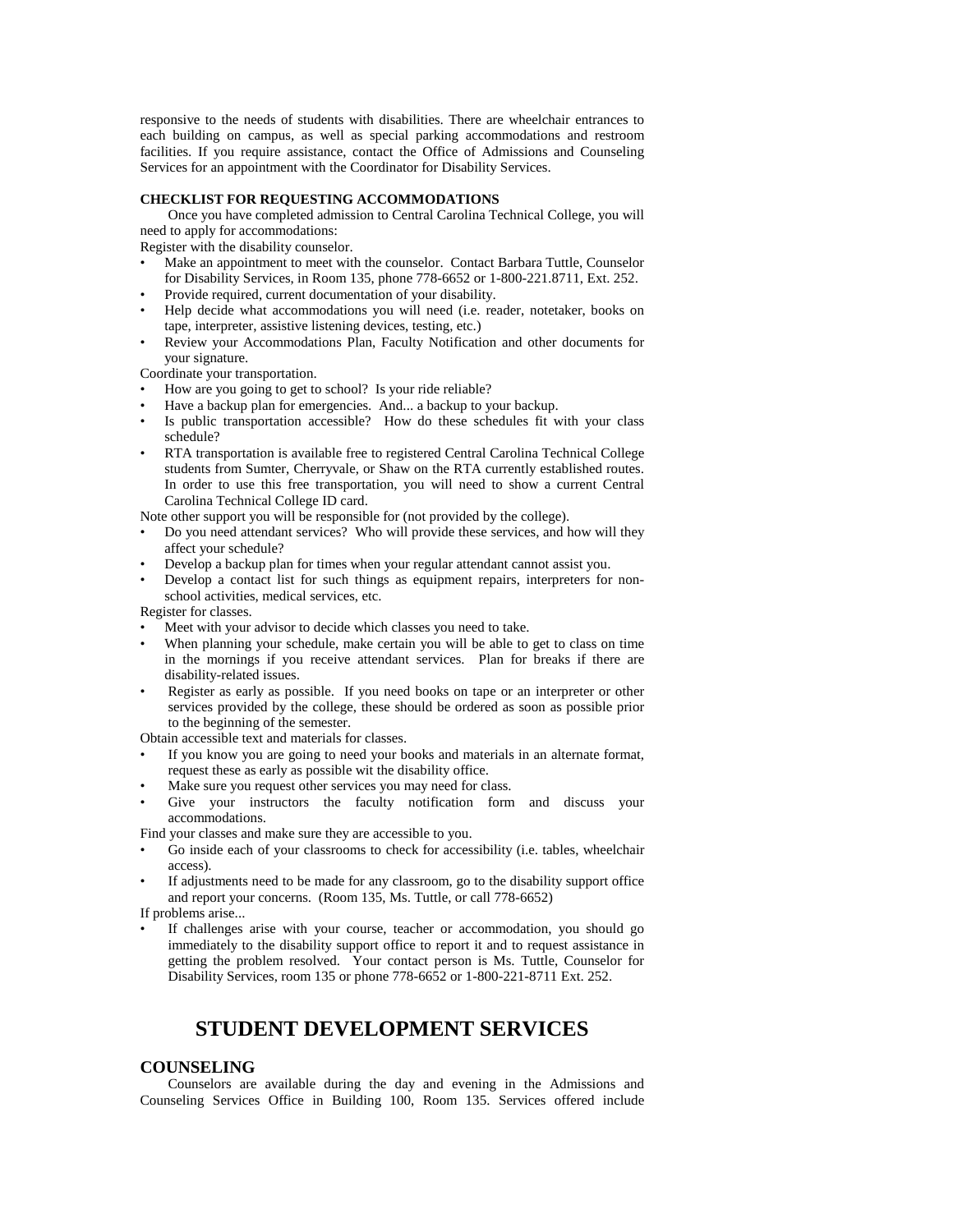academic, career, and personal counseling. Students experiencing problems are encouraged to see a counselor. Confidentiality is assured at all times.

## **CAREER PLANNING**

 Career planning services are available to assist current and prospective students in making realistic and appropriate career plans. The following services are offered at no charge:

- **Career Exploration**: Videotapes and books are available to help students identify their interests, consider career options, and investigate non-traditional careers.
- **Career Counseling**: Day and evening counselors are available to assist students as they formulate career plans.
- **Job Seeking Skills**: Resources are available to assist students with resumé preparation and interviewing techniques and in researching local employment opportunities.
- **Computerized Guidance Systems**: System Interactive Guidance Information (SIGI) Plus, the South Carolina Occupational Information System (SCOIS), and Discover assist students in learning more about themselves and the world of work. These systems can help students research information about occupations, values, interests, skills, educational programs and more.
- **Workshops**: Various seminars are sponsored, including employability skills, interviewing skills, and career planning.

#### **JOB PLACEMENT SERVICES**

 Job placement services are offered to enrolled students, graduates, and alumni in exploring and securing job opportunities. All full-time, part-time, and temporary positions for students are routed through Placement Services. Placement personnel are available to assist students with information, referrals, résumé and application preparation, and interviewing techniques. Whether or not a student secures a particular job depends primarily on his or her qualifications and how well he or she handles the job interview. Central Carolina Technical College's job placement services are available free of charge to both students and employers.

Central Carolina Technical College offers two placement functions:

- **Graduate Placement**: This service is available to all students completing requirements for an associate degree, diploma, or certificate. Graduates are encouraged to contact the Placement Office during the semester prior to graduation. Graduates may utilize the services of the Placement Office for up to eighteen (18) months following graduation.
- **Full-time, Part-time and Temporary Placement:** Students enrolled in at least six credit hours at Central Carolina Technical College may inquire concerning posted student employment opportunities.

# **COOPERATIVE EDUCATION**

 Cooperative Education draws upon the cooperation of the employers, educators, and students to form a superior, total education program. This program combines practical work experience with academic study in a formal program.

 Students enrolled in the Cooperative Education program are provided an opportunity to gain confidence, maturity, success-orientation, and an understanding of the professional, practical world of work.

 For the participating companies and agencies, Cooperative Education offers the opportunity to influence the direction of higher education, become directly involved in the academic career of future employees, and observe students' work before they become permanent employees. Cooperative education activities are coordinated through the Placement Office.

# **LEARNING RESOURCE CENTER/LIBRARY**

 The Central Carolina Library, located in the Learning Resource Center, is a pleasant facility in which to conduct research, complete class assignments, or study. Materials in the collection have been selected primarily to support the College curricula, but include a broad selection of highly recognized works in many fields of interest. Library materials number over 20,000 volumes, 1,300 videos, 250 periodical subscriptions, and 1000 maps. Librarians and staff members provide reference services, give library orientations and tours, and assist in using library resources. A joint borrowing agreement has been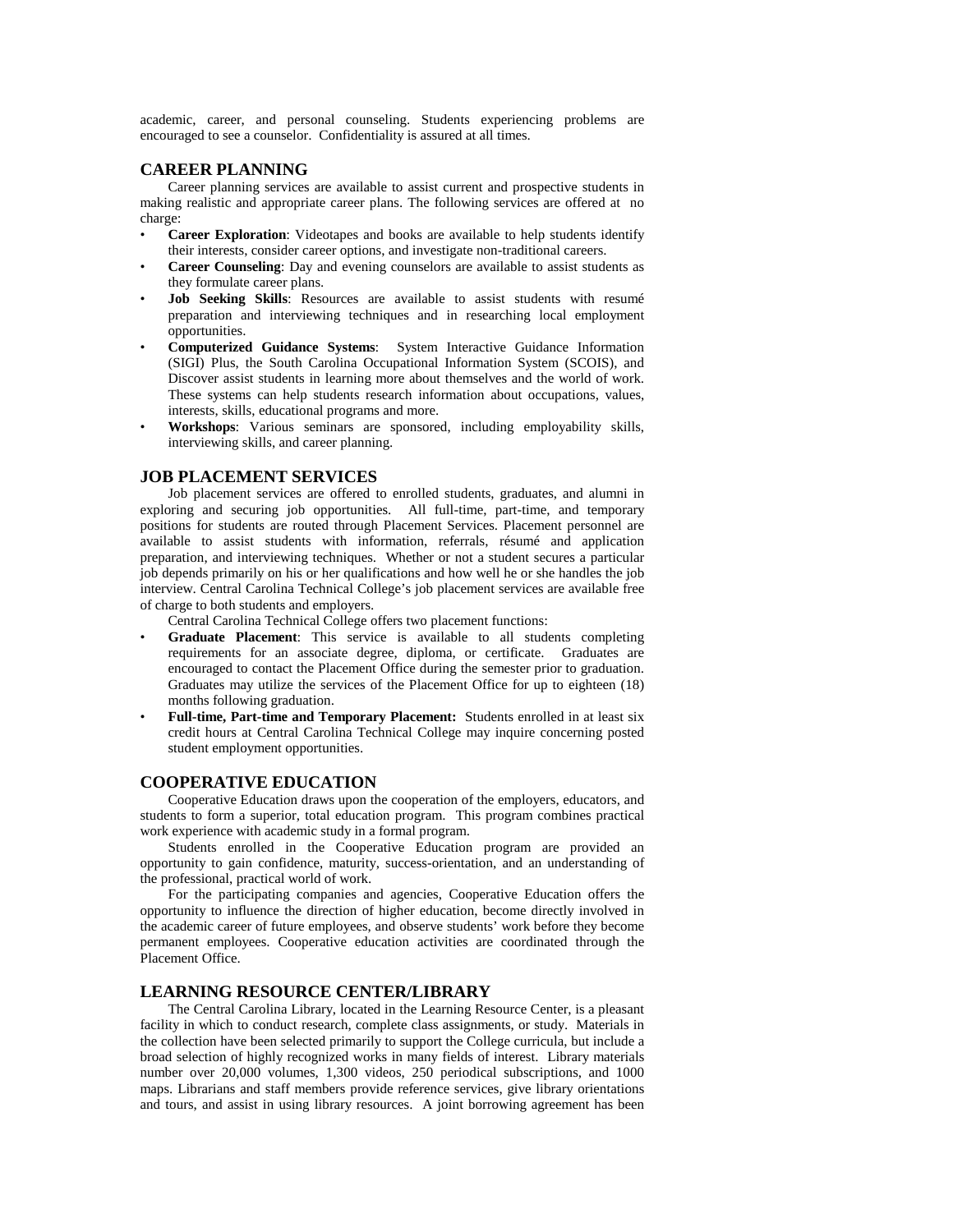established allowing Central Carolina students to borrow books from USC Sumter's library. Several publications are available to provide additional information on library resources, services, and hours of operation.

 Through a wide selection of online, networked, and local automated research tools such as OCLC (Online Computer Library Center), and various online databases, the library is able to provide access to resources located in thousands of other libraries which may be acquired through interlibrary loan.

Access to the Internet is available to students on computers located in the Library.

#### **ASSESSMENT CENTER**

 Makeup tests and retests may be taken in the Assessment Center, Building 100, Room 104. The Center is open daily. Please check for posted hours.

## **PROMETRIC AND MOUS TEST CENTER**

 The Assessment Center administers computerized certification tests and is an authorized Prometric Test Center and Microsoft Office User Specialist (MOUS) Exam Test Center. Prometric is a leading worldwide provider of comprehensive technologybased testing and assessment services. For all certification testing you must present two forms of identification as positive proof of identity. One must bear the examinee's signature.

# **ORGANIZATIONS AND ACTIVITIES**

#### **STUDENT ACTIVITIES**

 Student Activities at Central Carolina is an important dimension of the overall educational experience at the College. The word "involvement" sums up best the philosophy of Student Activities. A variety of ways to participate allows each student the opportunity to broaden his or her experiences. A number of social and cultural activities for students are planned throughout the year. Numerous clubs and organizations are also available for student membership. These include:

## **CLUBS AND ORGANIZATIONS**

#### **AHANA**

 This club was developed to help students improve college life relationships on campus and in the community. Its purpose is to promote the achievement of overall excellence for students. Membership is open to all students with specific invitation to **A**frican Americans, **H**ispanics, **A**sians, and **N**ative **A**mericans.

#### **CCTC Chapter of the National Student Nurses Association**

 Community service, fellowship, learning, and fun! These are the four key components of the CCTC Student Nurses Association. As part of the National Student Nurses Association, the club's purpose is to help prepare students for their roles as professionals in the nursing field, and is open to all students enrolled in the ADN program.

#### **Central Carolina Computer Club (CCCC)**

 Information processing is one of the most complex and fastest changing aspects of the business world. The purpose of the Computer Club is to foster a better understanding of the role of the computer in this demanding area. Membership is open to students in the business programs.

#### **Central Carolina Criminal Justice Association**

 The goals of the Criminal Justice Association are to involve students in college and community service projects, develop teamwork, and foster civic responsibility.

#### **Central Stage Theater Company**

 The purpose of the Central Stage Theater Company is to provide students, staff, and faculty with the opportunity to participate in theater related activities including acting, directing, writing, set construction, props, costumes, make-up, program design, and publicity. Membership is open to all Central Carolina or USC Sumter students with no restrictions or profiling on membership.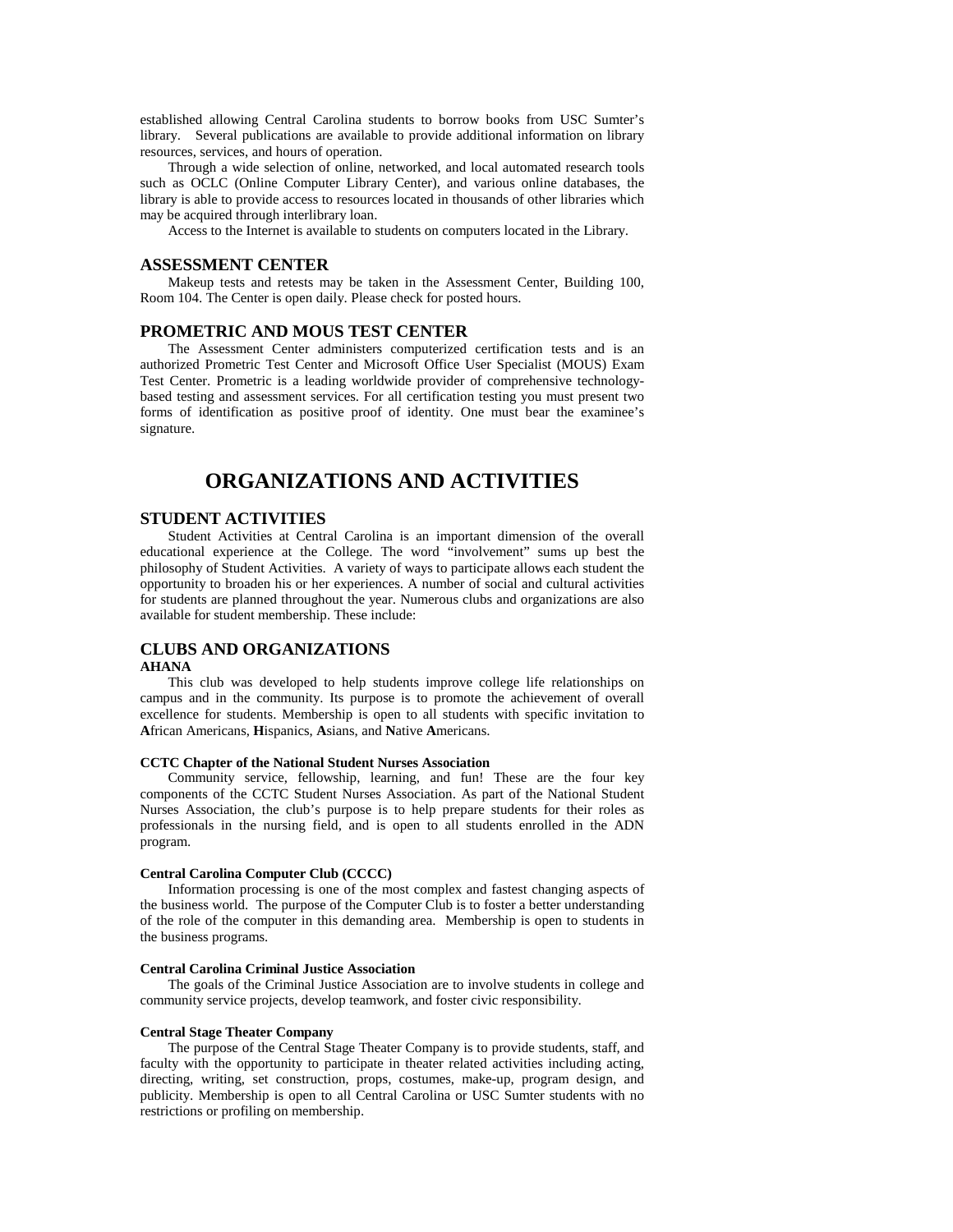#### **Creative Arts Society**

 This club was organized to encourage writers and artists on the Central Carolina campus to express their creative work and improve their skills. The Creative Arts Society is open to students, faculty, and staff who wish to share their creativity and who are willing to give and take constructive criticism.

#### **E.A.R.T.H. Club**

 (Environmental Awareness Renews Tomorrow's Hope) This club was organized by students in the Environmental Engineering Technology Program, but is open to all students attending Central Carolina Technical College. The purpose of this club is to protect the environment through action and awareness. Monthly meetings are held at the Environmental Training Center.

#### **Natural Resources Club**

 Students enrolled in the Natural Resources Management Program are eligible for membership in this student organization. Students will take extended field trips to visit unique natural resource areas. Students will also assist the College and the community in natural resource-related projects.

#### **Phi Theta Kappa**

 Phi Theta Kappa seeks to recognize and encourage scholarship among associate degree students. According to its international guidelines, the organization "provides opportunity for the development of leadership and service, for an intellectual climate to exchange ideas and ideals, for lively fellowship for scholars, and for stimulation of interest in continuing academic excellence." Membership in the Central Carolina chapter of Phi Theta Kappa is limited to associate degree students who have attained a GPA of 3.50 after completion of 12 or more credit hours.

#### **Surgical Technology Club**

 Surgical Technologists are allied health professionals who are an integral part of the team of medical practitioners providing surgical care to patients in a variety of settings. The purpose of this club is to support and promote Surgical Technology students here at Central Carolina.

#### **Women's Issues Forum**

 The Women's Issues Forum is designed to explore and discuss women's issues especially relevant to female students at Central Carolina Technical College. Membership is open to all students.

# **PROCEDURES FOR ESTABLISHING A NEW ORGANIZATION**

- Obtain at least ten members who are interested in forming a club.
- Enlist an individual interested in serving as a club advisor.
- Submit Request to Organize Form (obtain from Student Activities Coordinator) signed by at least ten members and signed by the faculty or staff sponsor to the Student Activities Coordinator.
- A representative of the proposed organization will present the request for adoption to the Student Activities Coordinator who will forward the request to the College administration for approval.
- The organization cannot be recognized until approved by the College's administration.
- Within three weeks approval, a constitution must be submitted to the Student Activities Coordinator, with a list of officers and members.
- Clubs/Organizations whose objectives are strictly social in nature will not be approved.

# **POLICIES**

#### **BULLETIN BOARDS**

 Bulletin boards are located throughout the classroom buildings. They contain announcements, memos, job postings, and notices of social events. All notices must be approved by the Central Carolina Student Activities Coordinator. All notices must be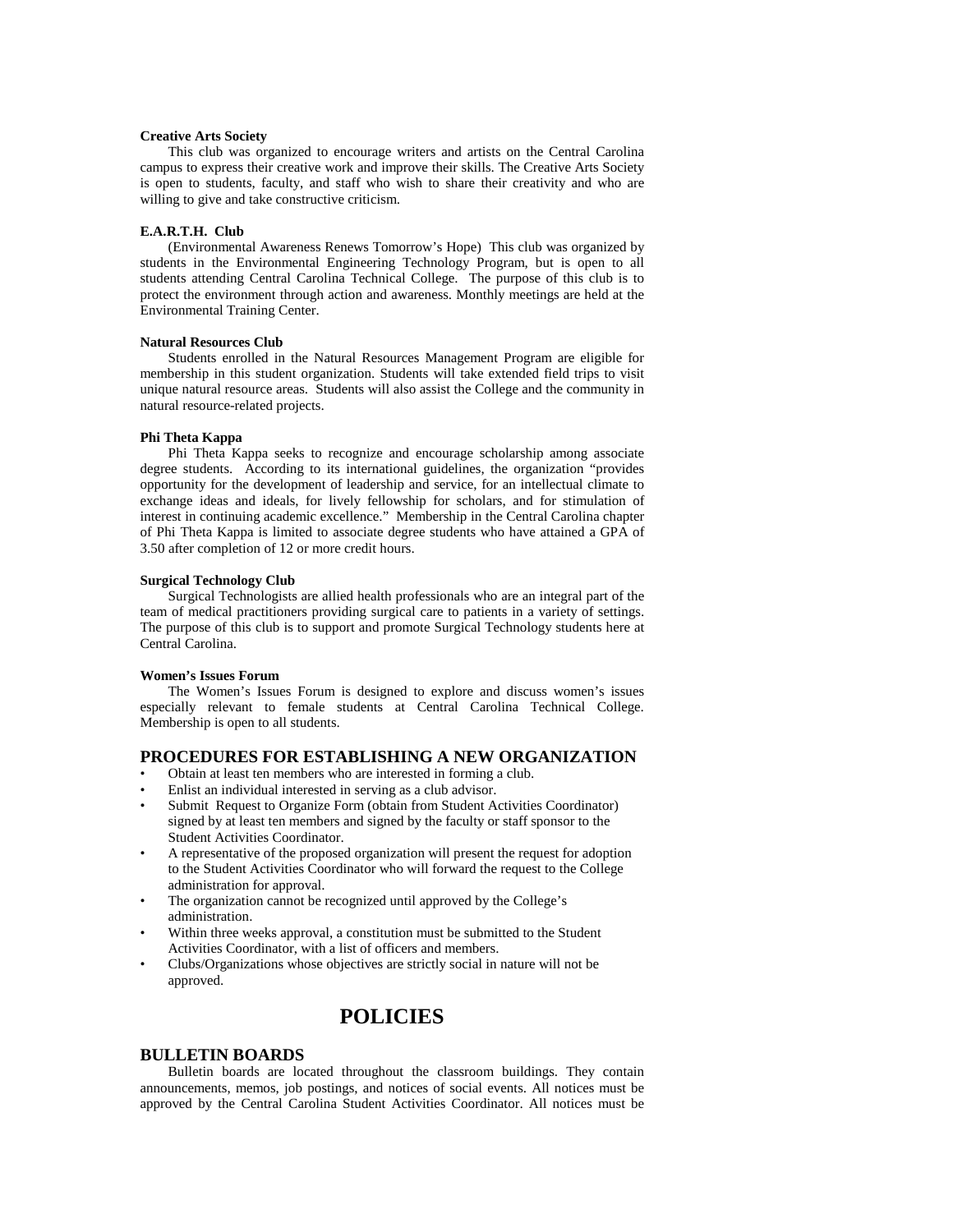dated for removal after thirty days. Notices or informational flyers may not be posted on walls or doors at the College. Notices posted without proper approval will be removed and discarded.

#### **CHANGE OF ADDRESS OR NAME**

 If a student changes his or her name or moves during a semester, he or she must notify the Center for Student Information. This is the responsibility of the student.

#### **CRIME PREVENTION**

 Help prevent crimes by securing your property, valuables, and car. Report any crimes, suspicious people, and unsafe activities to Campus Security at extension 223 or at 778-6623 from an off-campus telephone. Campus Security is located across from the Center for Student Information in Building 100, Room 100.

#### **DEBTS OWED THE COLLEGE**

 All debts (parking fines, overdue books, etc.) owed to Central Carolina must be paid before transcripts or diplomas are released. Students with outstanding debts will not be allowed to register.

# **EMERGENCIES**

 All emergency situations (medical, fire, etc.) should be reported immediately to the nearest College official. (See EMERGENCY RESPONSE PROCEDURES, page 28.)

## **ENGLISH FLUENCY**

 Central Carolina complies with the Higher Education Act of 1991 which requires that employees have proficiency in the English language. For specifics regarding this compliance, please refer to College Directive 6.22 located in the Directives Manual, a copy of which is located in the College's library.

#### **GRADE-POINT AVERAGE**

 At the end of the term, grade-point averages (GPAs) are computed for the academic work completed for that term and for the cumulative academic work completed while at the college. Unless a course is repeated, the grade-point average is determined by dividing the total number of grade points by the number of term attempted hours as shown in the example. When a course is repeated, the highest grade earned will be used in computing the cumulative grade-point average. The student's record will continue to show the original grade awarded, but the original grade will not be calculated in the GPA.

| Course     |     | Attempted<br>Hours | Grade | Grade<br>Value* | Total<br>Quality<br>Point |
|------------|-----|--------------------|-------|-----------------|---------------------------|
| <b>ENG</b> | 101 | 3.0                | C     |                 | 6.0                       |
| <b>MGT</b> | 101 | 3.0                | F     | 0               | 0.0                       |
| <b>CPT</b> | 170 | 3.0                | B     |                 | 9.0                       |
| <b>MAT</b> | 110 | 3.0                | А     | 4               | 12.0                      |
| <b>SPC</b> | 205 | 3.0                | D     |                 | 3.0                       |
|            |     | 15.0               |       |                 | 30.0                      |

Grade-Point Average = Total grade points  $(30)$  divided by attempted credit hours  $(15.0)$  $= 2.0.$ 

\*The grading system reflects a 4-point scale: A=4, B=3, C=2, D=1.

# **INCLEMENT WEATHER**

 If ice, snow, or other weather conditions force the closing of school, public announcements will be made from area radio and television stations.

# **LOITERING**

 Students are not permitted to loiter in the halls while classes are in session. Students found loitering will be requested by faculty or staff members to go to the Student Center for relaxation or the Library to study. Out of consideration for your fellow classmates, please comply with this regulation.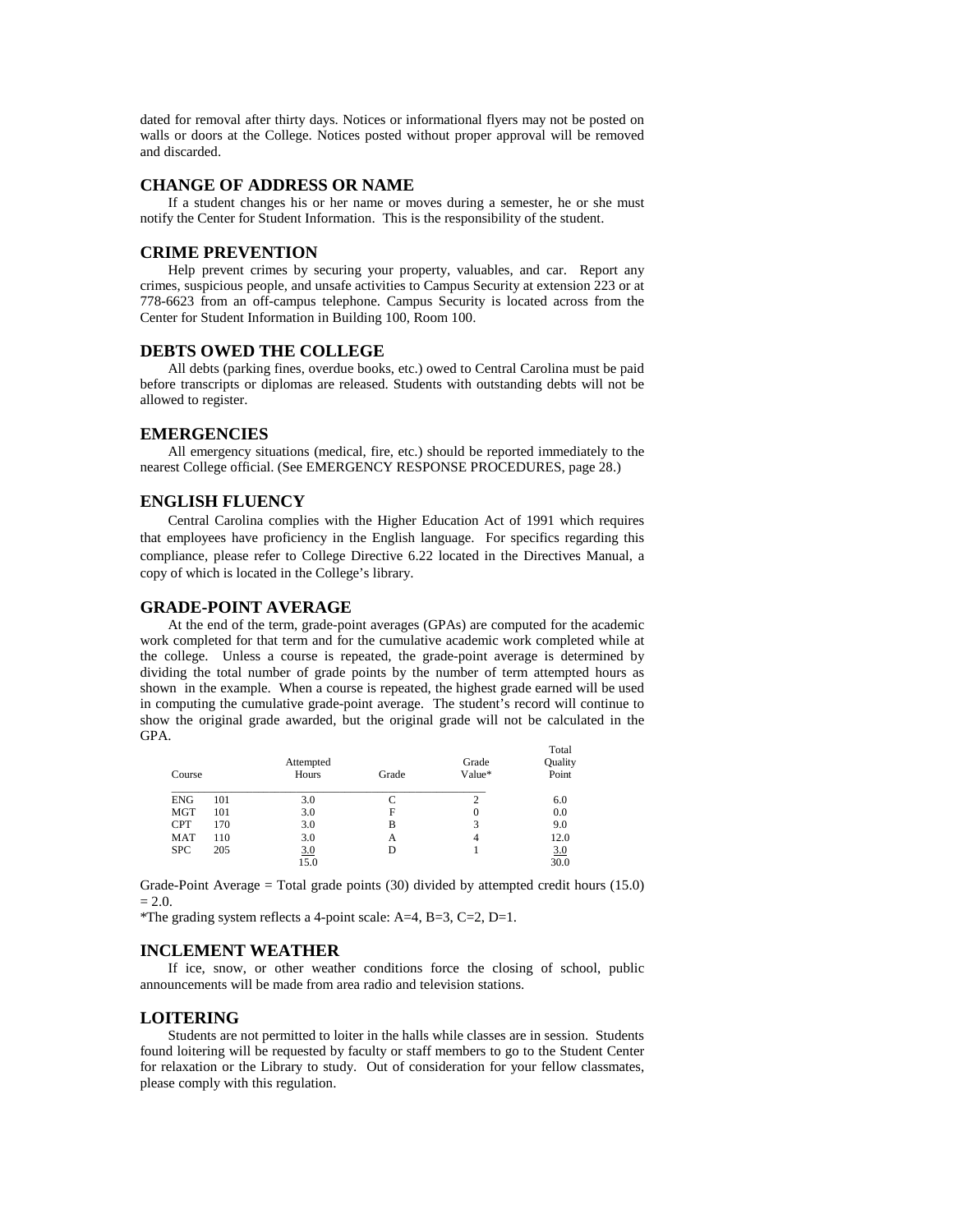For the protection of faculty, staff, and students, loitering is not permitted on the Main Campus grounds and annex facilities. This also applies to individuals who are not employed or registered as students at Central Carolina. Identification may be checked by campus security.

#### **POLICY ON NONDISCRIMINATION**

 Central Carolina Technical College does not discriminate in employment or admissions on the basis of race, color, sex, age, national origin, religion or certain legally defined physical or mental disabilities. The College complies with the provisions of Titles VI and VII of the Civil Rights Act of 1964, as amended; Title IX of the Education Amendments of 1972; Sections 503 and 504 of the Rehabilitation Act of 1973; and the South Carolina Human Affairs Law of 1972. The College's 504 and Title IX Coordinator for students is Barbara Tuttle. Her office number is Room 35 B, and her telephone number is 778-6652. The 504 and Title IX Coordinator for staff and faculty is the Director of Personnel, Janice Baroody. Her office is located in 300A, and her telephone number is 778-6688.

### **PARKING**

 Student parking is on a first-come basis, and there is no assigned student parking. Students with a parking decal (issued by Security) may park in the areas designated for student parking, which include the paved area at the end of the Building 200 (between Central Carolina and USC Sumter) and any other parking spaces that are not reserved for staff and faculty, the handicapped, or visitors. Students parking in areas marked for staff, faculty, visitors, and handicapped will be ticketed. Anyone — faculty, students, or visitors — without a handicapped decal will be ticketed if the vehicle is parked in the reserved handicapped spaces.

#### **SECURITY/SAFETY**

 Central Carolina maintains a Security Office across from the Center for Student Information in Building 100, Room 100. Security maintains office hours from 9:00 a.m.- 11:00 a.m. Monday-Friday, and from 6:30 p.m. - 8:30 p.m. Monday-Thursday. To contact Security during office hours, dial ext. 223 (on campus) or 778-6623 (off campus). To contact Security after office hours, call 840-4106. In addition to patrolling the campus and opening and closing classrooms and buildings, Security is responsible for issuing parking decals and ID cards.

Safety is no accident! Proper planning and coordinated response will reduce confusion and limit injuries. Please take time to read, understand, and follow the College's established safety procedures for responding to emergencies. The success of any plan depends on the participation of everyone.

# **SCHOLASTIC HONORS**

 **President's List** - Students who are enrolled in at least 15 semester credit hours and who achieve a 4.0 grade-point-average for the semester will be placed on the President's List.

 **President's List for Part-Time Students** - Students who have completed at least 15 credit hours, are enrolled in at least six credit hours but no more than 14 credit hours, and who achieve a 4.0 grade-point-average for the semester will be placed on the Part-time Students' President's List.

**Dean's List** - Students who are enrolled in at least 15 semester credit hours and who achieve at least a 3.5 grade-point average for the semester will be placed on the Dean's List.

**Dean's List for Part-Time Students** - Students who have completed 15 credit hours, are enrolled in at least six credit hours but no more than 14 credit hours, and achieve at least a 3.5 grade-point average for the semester will be placed on the Part-time Students' Dean's List.

 Summer term criteria is based on 12 semester hours for full time and 6 to 11 credit hours for part-time.

 Students enrolled in transitional studies or prep courses will not be considered as Dean's List or Part-Time Student Dean's List candidates.

**Graduation Honors** - Students achieving a GPA of 3.50-3.99 will be designated at graduation with "Honors." Students achieving a GPA of 4.00 will be designated at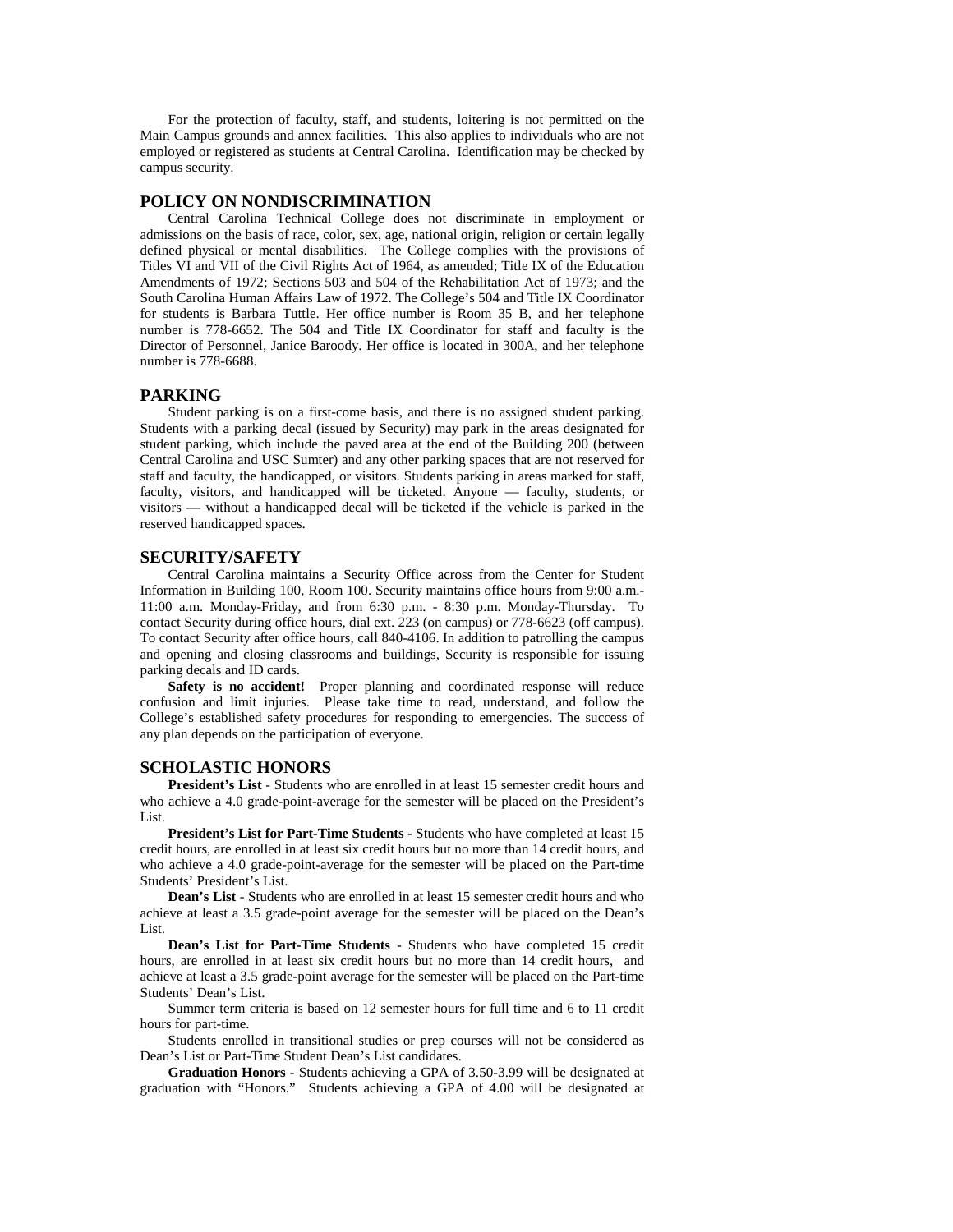graduation with "Highest Honors." Honors are determined by cumulative grade point average which does not include transfer credit.

# **SMOKING POLICY**

 Central Carolina complies with the Clean Indoor Air and Promotion of Public Health Act. Students are prohibited from smoking in all buildings on campus. Students may smoke in designated smoking areas outside of buildings.

#### **TELEPHONE CALLS/PAGERS**

 Students are not permitted to use institutional telephones for personal calls. Public telephones are provided for student use in the Student Center.

 Students are cautioned against having parents and friends call during class time since students will be called out of class only to receive emergency messages. Cell phones and pagers can be disruptive in the classroom and must be turned off during scheduled class times.

#### **TRANSCRIPTS**

 The Student Records Office is responsible for receiving, issuing, and securing all transcripts. A \$5 fee will be charged for each transcript that is produced. Checks should be made payable to Central Carolina, accompanied by a written request. Forms for making this request are available in the Office of Student Records or Admissions.

#### **PAYMENT OF FEES**

 Students are required to register for each term in which they enroll. Payment of fees must be made in accordance with the published guidelines. Students are not officially enrolled until all fees have been paid. Students with outstanding debts will not be permitted to register until the debts have been satisfied.

# **RESIDENCY STATUS**

 The amount of tuition and fees paid by students attending Central Carolina Technical College shall be determined by the student's residency status (domicile). The rules regarding the establishment of residence for fee and tuition purposes at the College are governed by the Code of Laws of South Carolina, regulations promulgated by the South Carolina Commission on Higher Education and by the Central Carolina Technical College Commission.

 Tuition and fee assessments are addressed in the following section of this catalog. The Admissions and Counseling Services Office is responsible for making all residency determinations. If the student subsequently becomes eligible for a change of residency, it will be the responsibility of the student to submit a written petition to the Director of Admissions and Counseling Services, requesting a change of residency. If the petition is approved, the change/status with supporting documentation will be effective the term following approval of the petition. Decisions of the Director of Admissions and Counseling Services regarding residency may be appealed to the Vice President for Academic and Student Affairs.

# **TUITION AND FEES**

Tuition and fees effective Fall Term 2001 are as follows:

- Students from Clarendon, Lee, Kershaw and Sumter Counties \$71 per credit hour to a maximum of \$850.
- Students from other counties in the state  $-$  \$85 per credit hour to a maximum of \$1,016.
- Students from out-of-state \$161 per credit hour to a maximum of \$1,922.
- Tuition for students from South Carolina enrolled in Natural Resources Management and Environmental Engineering Technology is \$71 per credit hour to a maximum of \$850.
- Fees for non-credit courses are specified in the Continuing Education publications announcing the courses.
- The cost of books, tools, and materials is in addition to tuition fees.
- All fees are due at the time of registration.
- All students who register after the published registration period will be charged a \$25 late fee.
- The College reserves the right to adjust tuition and fees without notice.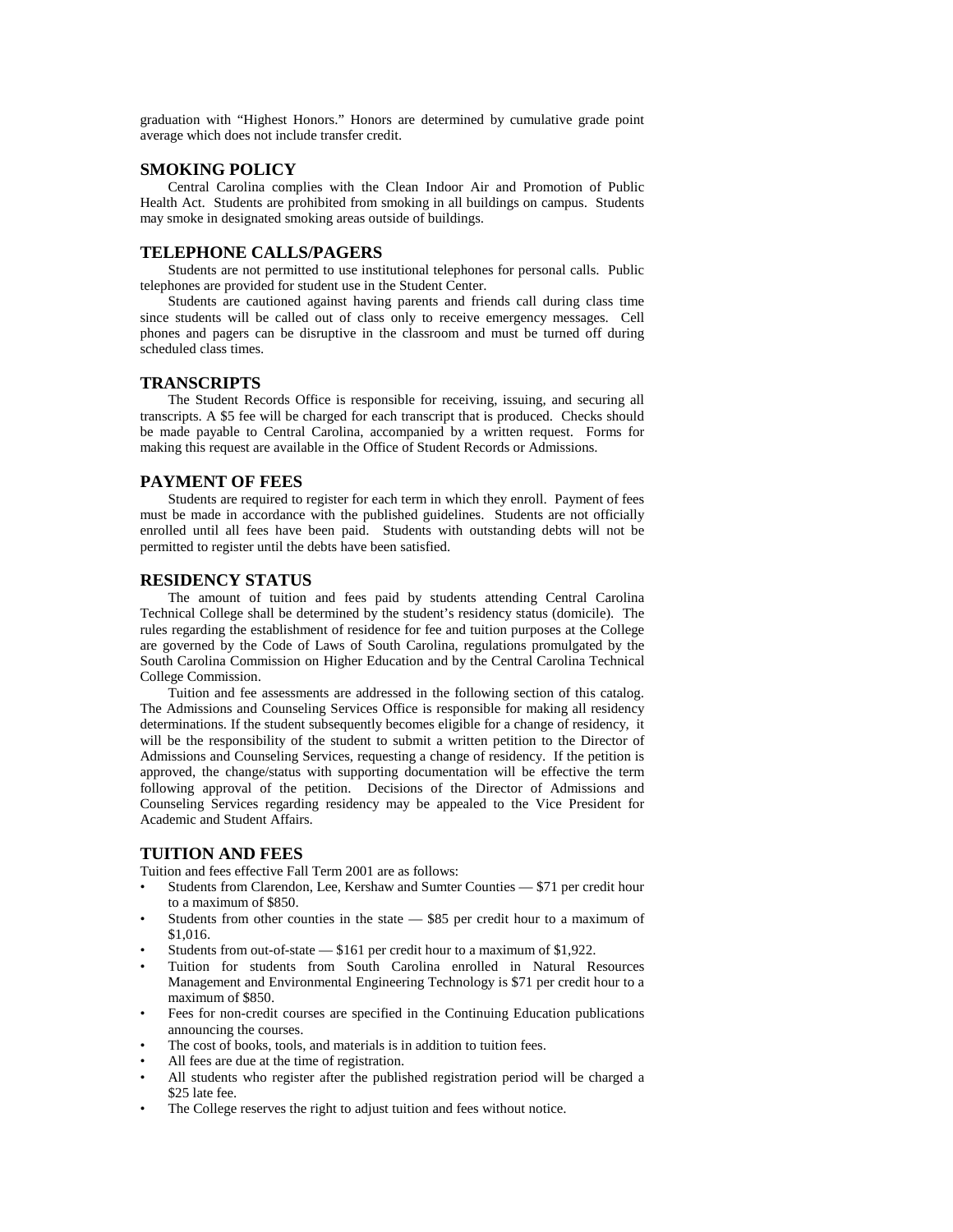- No refunds will be made if not applied for within 90 days of the last date of attendance.
- Space permitting, eligible South Carolina residents age 60 and older may enroll free at Central Carolina Technical College. Appropriate official documentation of age and employment must be submitted. See an Admissions counselor.

# **INSURANCE**

 A nominal fee for student insurance is included in the semester tuition charge. This insurance covers treatment for injuries suffered by students while attending classes, taking field trips, or participating in College-sponsored activities.

# **VISITORS**

 Visitors coming to the campus to see a student must go to the Center for Student Information in the Administration Building (Main Campus—Building 100). Students are asked not to bring members of their family on the campus during class hours.

# **EMERGENCY RESPONSE PROCEDURES**

# **MEDICAL EMERGENCY PROCEDURES**

 If a medical emergency occurs in the presence of any College personnel, the faculty/staff member is to clear non-essential personnel from the area and attend to the needs of the person with the emergency. He/she is to also determine if the person requires medical attention.

If a person requires medical attention, the faculty/staff member will:

- 1. Have someone stay in attendance with the sick or injured person at all times.
- 2. Dial 911 and describe the problem, location, and primary entrance.
- 3. Assign someone to guide emergency medical personnel to the location of the sick or injured person. (Note: The emergency system routes 911 calls directly to the emergency response center without having to dial the "9" for an outside line.)
- 4. Call the Security Department and direct them to the emergency. Internally, call extension 223 and wait for call to be transferred to the radio. If no answer, dial 9- 840-4106, or dial 778-6623 or 840-4106 from an off-campus telephone.
- 5. Contact the Custodial or Maintenance Department for the cleanup and disposal of any blood or body fluids. (Custodial and Maintenance personnel have been trained in the protection of bloodborne pathogens.)
- 6. Obtain and complete an Incident Report and submit it to the Security Department as soon as possible after the emergency, but within three (3) days.

 If the emergency involves the injury of a student, the student should obtain a student accident insurance claim form from the Personnel Office as soon as possible after the emergency, and submit the completed forms to the Personnel Office.

 The Security Department will notify the Vice President for Business Affairs of all medical emergencies and will maintain appropriate official files regarding medical emergencies for three years.

# **EVACUATION - Long Continuous Blast**

 A long continuous blast signals the need to evacuate the building. Following the information on the emergency action schematic for that location, you should walk (not run) to the nearest exit and move to the rally point at the hedge row boundary between USC-Sumter and CCTC. If you are in Building 600, you should rally in the parking lot behind Building 600.

 Take valuables with you and exit quickly and quietly. Instructors are to make sure that no one is left inside the classroom and close the door. (A closed door will slow the movement of fire and smoke through the building and could give valuable seconds for the evacuation of those who may still be in the building.)

 Instructors and students are to help anyone with a disability or in need or assistance to exit the building.

Instructors and supervisors should account for their constituents.

 Instructors are to move their classes to the predetermined rally area as quickly as possible, and keep students together by classes until further information is given.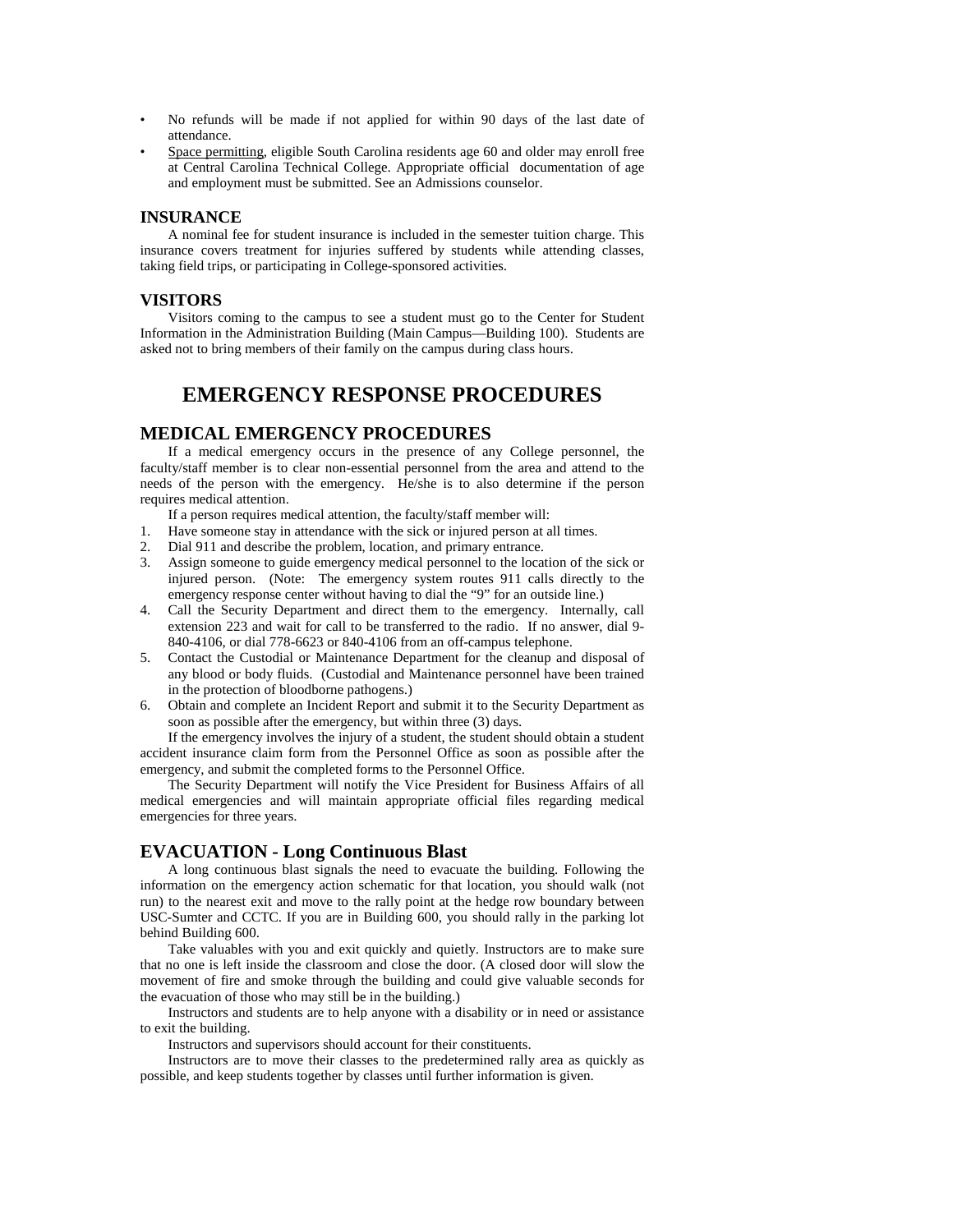ES&H Team members, executive officers, department heads, and security personnel are to check their areas to ensure that no one remains in the buildings and that everyone moves to the rally point.

 Three short blasts of the emergency communication system indicate the "all clear" to return to the building

 In case of an actual fire, you should pull the nearest fire alarm and follow the evacuation procedures as stated above. Go to the nearest telephone outside of the building and dial 911 to report the fire. Also, notify Campus Security at extension 223 from on campus and 778-6623 from an off-campus telephone. If there is no answer, dial 9-840-4106 from on-campus and 840-4106 from an off-campus telephone.

 The Sumter Police and/or Fire Departments have control over the scene when responding to any emergency. The College President or designee, in concert with the Sumter Police and Fire Departments, will decide when college personnel and students will re-enter the buildings and resume work/classes.

 For more information on responding to a bomb threat, please see College Directive, #4.08 Bomb Threat Response Plan.

 For more information on responding to hazardous materials spills/releases, please see the College Safety Manual.

# **SHELTERING PROCEDURE** - A broken siren (several short blasts in succession)

 A broken siren (several short blasts in succession) signals the need to find appropriate shelter. You should move quickly and quietly to the nearest sheltering location as depicted in the building's emergency action schematics - in halls and classrooms, away from glass doors and windows, and on interior walls on the lowest floor of the building. Close doors and windows if time permits. Sit on the floor and cover your face with your arm or a cloth to protect against flying debris. Place a book on your head if available or get under a desk.

Instructors and supervisors should account for their constituents.

 Remain in the shelter location until the "all clear" is sounded, which is three short blasts.

Instructors are to maintain students together until the "all clear" is sounded.

 If there is a significant threat of severe weather, classes will be dismissed and/or cancelled. The decision to dismiss or cancel classes will be made by the College President or designee. The College President or designee will communicate the decision to dismiss orcancel classes internally by e-mail. The Public Information Officer will contact the following radio and television stations to communicate the decision externally: Radio: WWDM, WSSC, and WDXY; Television: WIS-TV and WBTW-TV.

# **BOMB THREAT PROCEDURES**

 Bomb threats are serious crimes under South Carolina Code and will be reported immediately to the Sumter Police Department by calling 911. Bomb threats are usually hoaxes; however College personnel will react to bomb threats according to established procedures.

 The Sumter Police and Fire Departments have control over the scene when responding to any emergency, including a bomb threat. The College President or his/her designee in concert with the Sumter Police and Fire Departments will decide when college personnel and students will re-enter the building and resume work/classes.

 Faculty and staff should be observant of anything unusual. If anything is discovered that is suspicious, contact Campus Security immediately. Do not attempt to move or open a suspicious box, book bag, or anything else for which the contents are unknown and suspicious.

Individuals who receive a bomb threat should:

- 1. Remain calm, listen carefully and write down as much information as possible.
- 2. DO NOT HANG UP THE PHONE.
- 3. Try to engage the caller in conversation while a **co-worker calls 911**.

#### **Call 911 immediately from another telephone. Do not hang up the telephone on which the bomb threat was received.**

4. Use the Bomb Threat Check Sheet to document as much information as possible. This Check Sheet will be attached to the Campus Security Incident Report.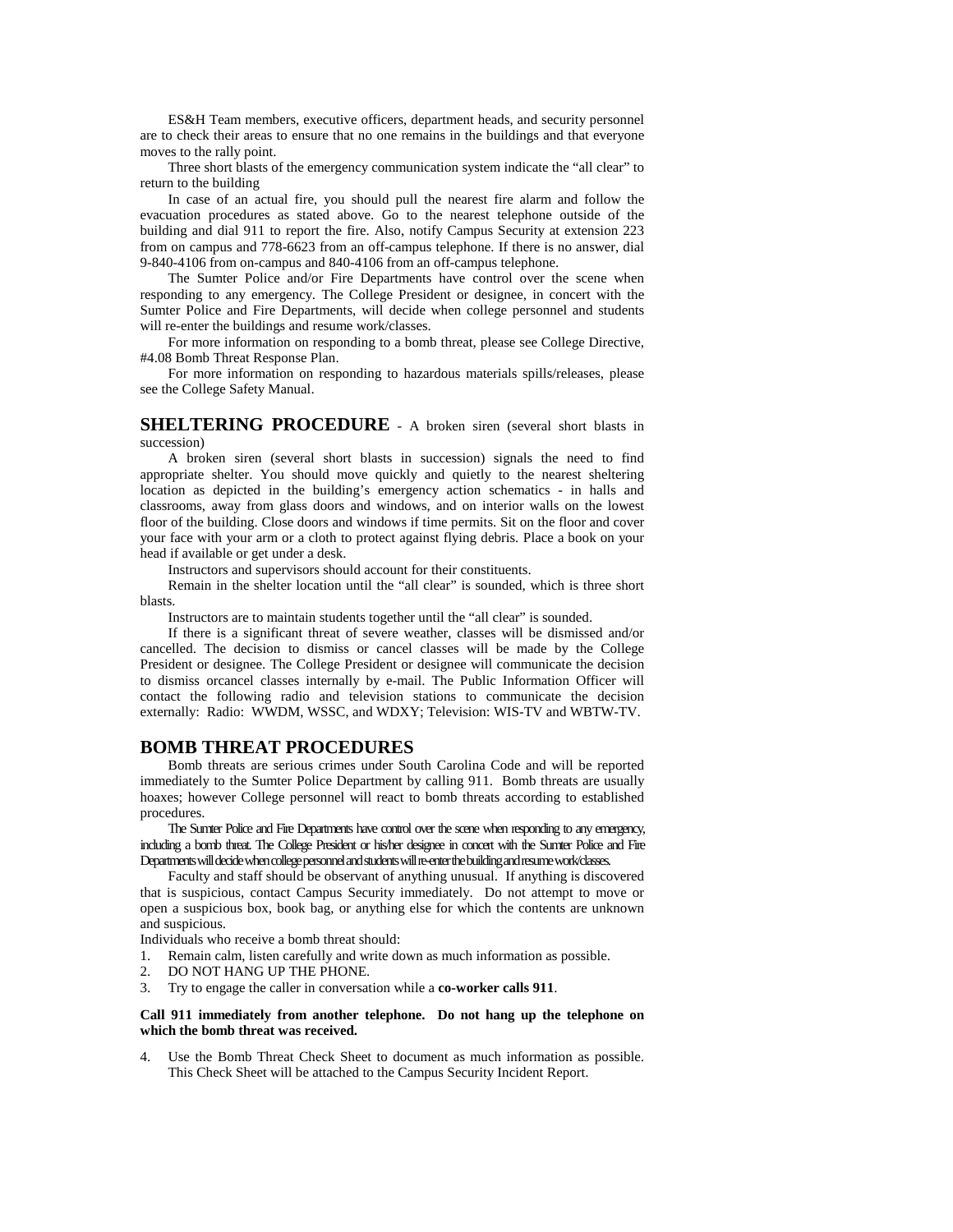- 5. Call Campus Security at 223 or 778-6623 from another telephone, who in turn will notify the President, Vice President for Business Affairs and the Vice President for Academic and Student Affairs.
- 6. Campus Security will institute a campus-wide evacuation by activating the fire alarm system.
- 7. Evacuation will be performed as delineated in the Emergency Response Procedures.

# **STUDENT CODE OF CONDUCT**

#### I. Principles

Technical college students are members of both the community at large and the academic community. As members of the academic community, students are subject to the obligations which accrue to them by virtue of this membership. As members of the larger community of which the College is a part, students are entitled to all rights and protection accorded them by the laws of that community.

By the same token, students are also subject to all laws, the enforcement of which is the responsibility of duly constituted authorities. When students violate laws, they may incur penalties prescribed by legal authorities. In such instance, college discipline will be initiated only when the presence of the student on campus will disrupt the educational process of the College. However, when a student's violation of the law also adversely affects the College's pursuit of its recognized educational objectives, the College may enforce its own regulations. When students violate college regulations, they are subject to disciplinary action by the College whether or not their conduct violates the law. If a student's behavior simultaneously violates both college regulations and the law, the College may take disciplinary action independent of that taken by legal authorities.

The Student Code for the South Carolina Technical College System sets forth the rights and responsibilities of the individual student.

II. Solutions of Problems

The college will seek to solve problems by internal procedures of due process. When necessary, off-campus law enforcement and judicial authorities may be involved.

In situations where South Carolina Technical Colleges have shared programs, the Chief Student Services Officer where the alleged violation of the Student Code for the South Carolina Technical College System occurred will handle the charges. A change of venue to the other college may be granted, based on the nature of the offense, provided it is agreed to by the Chief Student Services Officers of both colleges. Any sanctions imposed will apply across both colleges.

In situations where a student is dually enrolled in 2 or more South Carolina Technical Colleges and is charged with a violation of the Student Code for the South Carolina Technical College System, the Chief Student Services Officer of the College where the alleged infraction occurred will handle the charges and the sanctions will apply only at the College where the infraction occurred.

#### III. Definitions

When used in this document, unless the content requires other meaning,

- A. "College" means any college in the South Carolina Technical College System.
- B. "President" means the chief executive officer of the College.
- C. "Chief Student Services Officer" means the chief student services person at the College or his or her designee.
- D. "Student" means a person taking any course(s) offered by the College either full time or part-time.
- E. "Instructor" means any person employed by the College to conduct classes.
- F. "SGA" means Student Government Association of the College.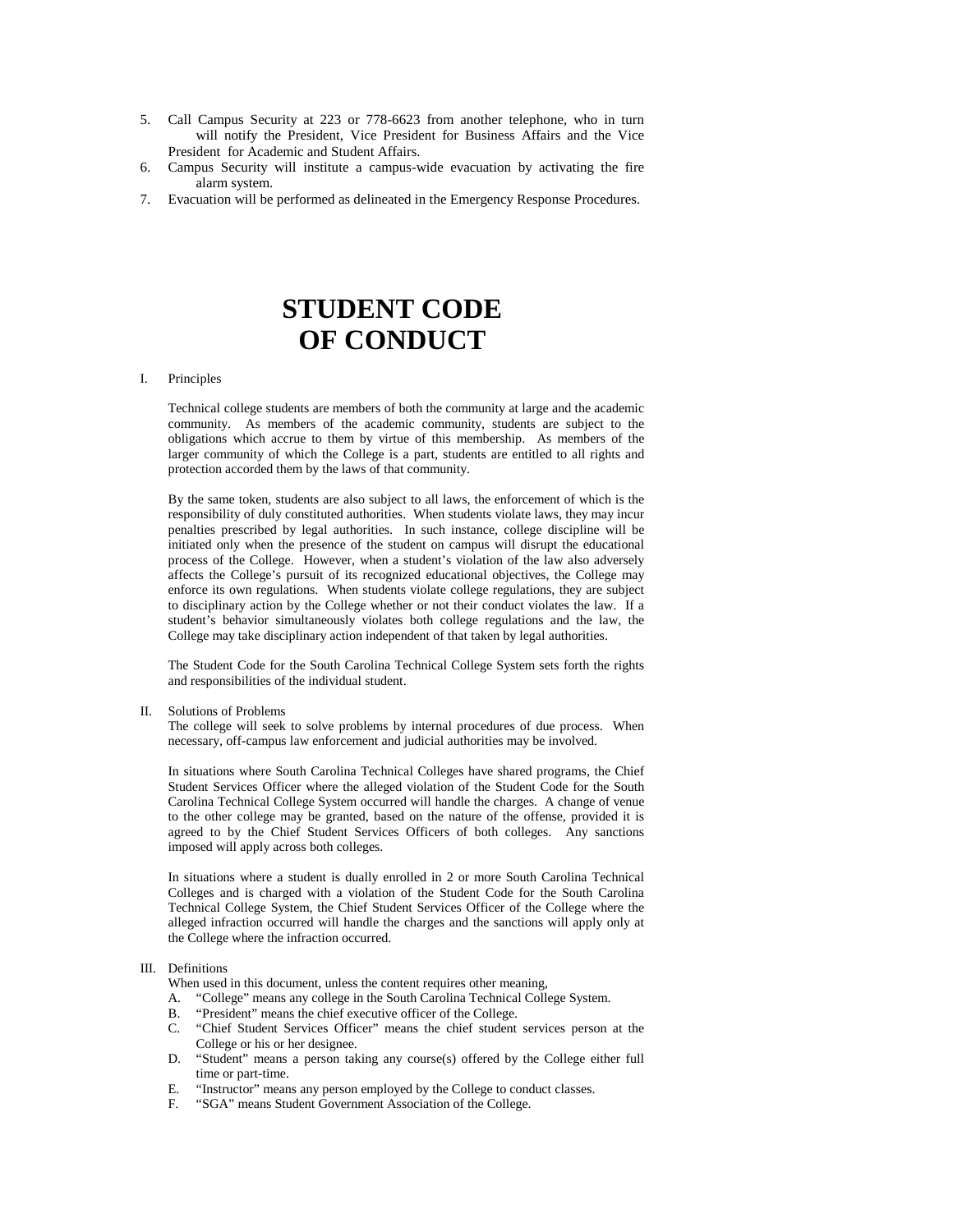- G. "Campus" means any place where the College conducts or sponsors educational, public service, or research activities.
- H. "Violation of Law" means a violation of a law of the United States or any law or ordinance of a state or political subdivision which has jurisdiction over the place in which the violation occurs.
- I. "Administrative Officer" means anyone designated at the College as being on the administrative staff such as president, vice president, dean of students or student services, chief academic officer, dean of instruction, or business manager.
- J. "Suspension" means a temporary separation of the College and student under specified conditions.
- K. "Expulsion" means permanent separation of the College and student.

#### I. General Rights of Students

#### A. Nondiscrimination

 There shall be no discrimination in any respect by the College against a student, or applicant for admission as a student, based on race, color, age, religion, national origin, sex or disability.

B. Freedom of Speech and Assembly

 Students shall have the right to freedom of speech and assembly without prior restraints or censorship subject to clearly stated, reasonable, and non-discriminatory rules and regulations regarding time, place, and manner.

 Students desiring to conduct an assembly must submit a request to the President, or other designated college official, requesting a specific date, time, location, and manner no later than 15 working days prior to the date of the desired event. The request will be approved, amended, or denied no later than 10 working days prior to the desired event.

C. Freedom of the Press

 In official student publications, they are entitled to the constitutional right of freedom of the press, including constitutional limitations on prior restraint and censorship. To ensure this protection, the College shall have an editorial board with membership representing SGA, faculty, and administration. Each college has the responsibility of defining the selection process for its editorial board. The primary responsibility of the board shall be to establish and safeguard editorial policies.

#### D. Protection Against Unreasonable Searches and Seizures

 Students are entitled to the constitutional right to be secure in their persons, dwellings, papers, and effects against unreasonable searches and seizures. College security officers or administrative officers may conduct searches and seizures only as authorized by law.

#### E. Student Representation in College Governance

 Students should be represented on campus committees that have the following duties:

- 1. To propose policy that affects student activities and conduct.
- 2. To make policy decisions on such matters.
- 3. To implement policy.

#### F. Classroom Behavior

 Discussion and expression of all views relevant to the subject matter are recognized as necessary to the educational process, but students have no right to interfere with the freedom of instructors to teach or the rights of other students to learn.

 The instructor sets the standards of behavior acceptable in the classroom by announcing these standards early in the term. If a student behaves disruptively in class after the instructor has explained the unacceptability of such conduct, the instructor may dismiss the student for the remainder of that class period.

 The instructor shall initiate a discussion with the student to resolve the issue prior to the next class meeting. A further disruption by the student may result in a second dismissal and referral in writing by the faculty member to the Chief Student Services Officer. These procedures for classroom behavior do not limit the action that may be taken for proscribed conduct under III herein and instructors may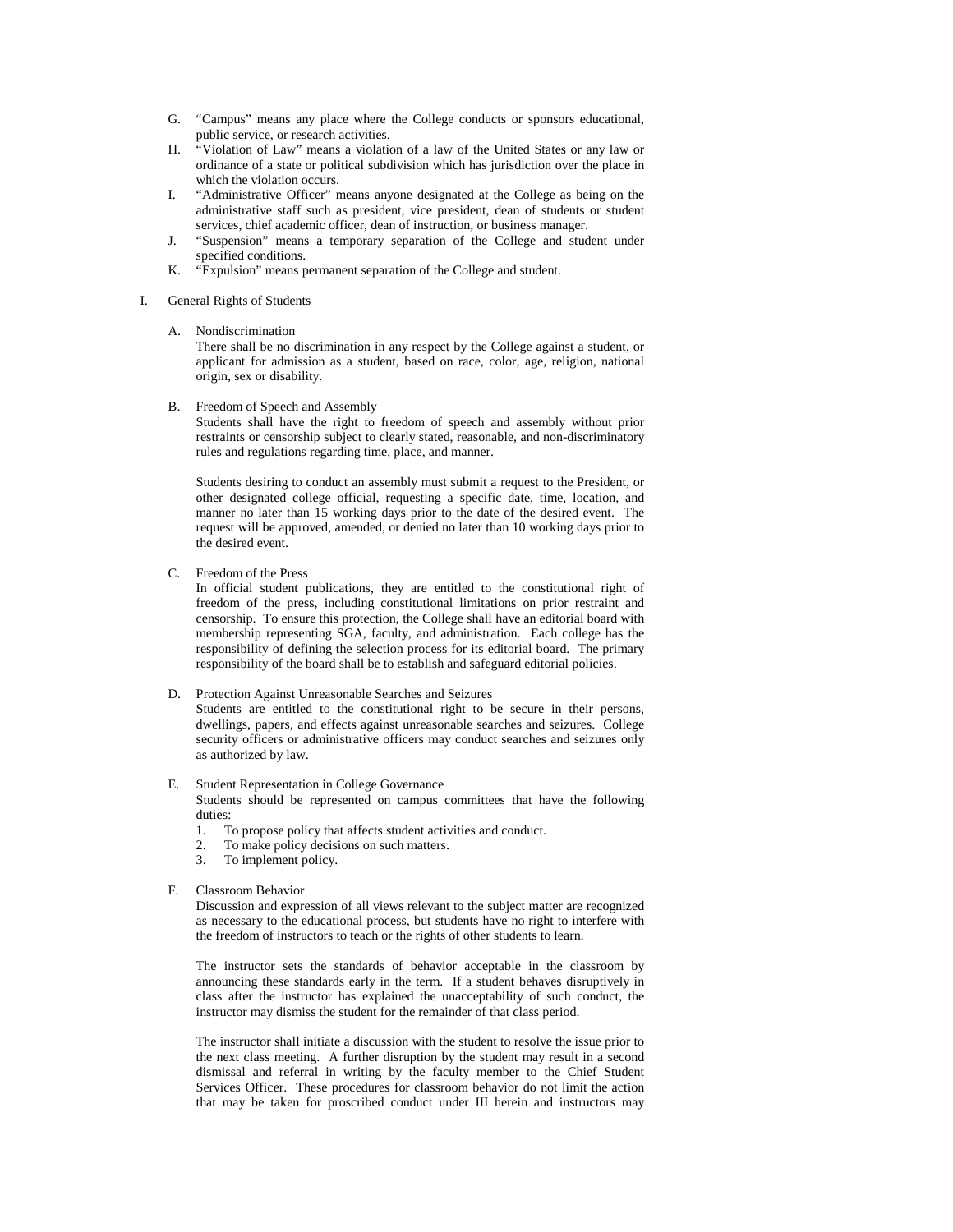dismiss students from class for the remainder of the class period for such conduct. Students remain subject to other sanctions hereunder for such conduct.

- G. Evaluation and Grading
	- 1. Instructors will follow the announced standards in evaluating and grading students.
	- 2. Grades are awarded for student academic achievement. No grade will be reduced as a disciplinary action for student action or behavior unrelated to academic achievement.
- H. Privacy

 Information about individual student views, beliefs, and political associations acquired by instructors, counselors, or administrators in the course of their work is confidential. It can be disclosed to others only with prior written consent of the student involved or under legal compulsion.

I. Records 1. General

 The student records office will maintain and safeguard student records. All official student and former student records are private and confidential and shall be preserved by the College. Separate record files may be maintained for the following categories: (1) academic, (2) medical, psychiatric and counseling, (3) placement, (4) financial aid, (5) disciplinary, (6) financial, and (7) veterans affairs.

2. Disciplinary Records

 Records of disciplinary action shall be maintained in the office of the Chief Student Services Officer. No record of disciplinary action shall be entered or made on the student's academic records.

3. Confidentiality of Records

 Before information in any student file may be released to anyone, the student must give prior written consent except in those instances stated below:

- a. To instructors and administrators for legitimate educational purposes.
- b. To accrediting organizations to carry out their functions.
- c. To appropriate parties to protect the health and safety of students or other individuals in emergencies with the understanding that only information essential to the emergency situation will be released.
- d. The Chief Student Services Officer may authorize release of directory information as defined by the College under privacy legislation.
- e. If the inquirer has a court order, the Chief Student Services Officer or someone designated by that official will release information from the student's file.
- 4. Treatment of Records After Student Graduation or Withdrawal When students withdraw or graduate from a technical college, their records shall continue to be subject to the provisions of this code.
- II. Student Government and Student Organizations
	- A. Student Government Associations

 The college Student Government Association's constitution, as approved by the area commission, establishes the governance structure for students at the College. Amendments to the constitution require approval as stipulated in each Student Government Association constitution.

B. Student Organizations

 An essential prerequisite for a student organization to be approved is that it have educational importance and that its objectives be clearly explained in a proposed charter. The formation of organizations strictly as social clubs should be discouraged. Prior to consideration for approval as an organization, an organization constitution or bylaws must be prepared, and a person must be identified who is willing to serve as advisor, and the names of charter members must be submitted.

III. Proscribed Conduct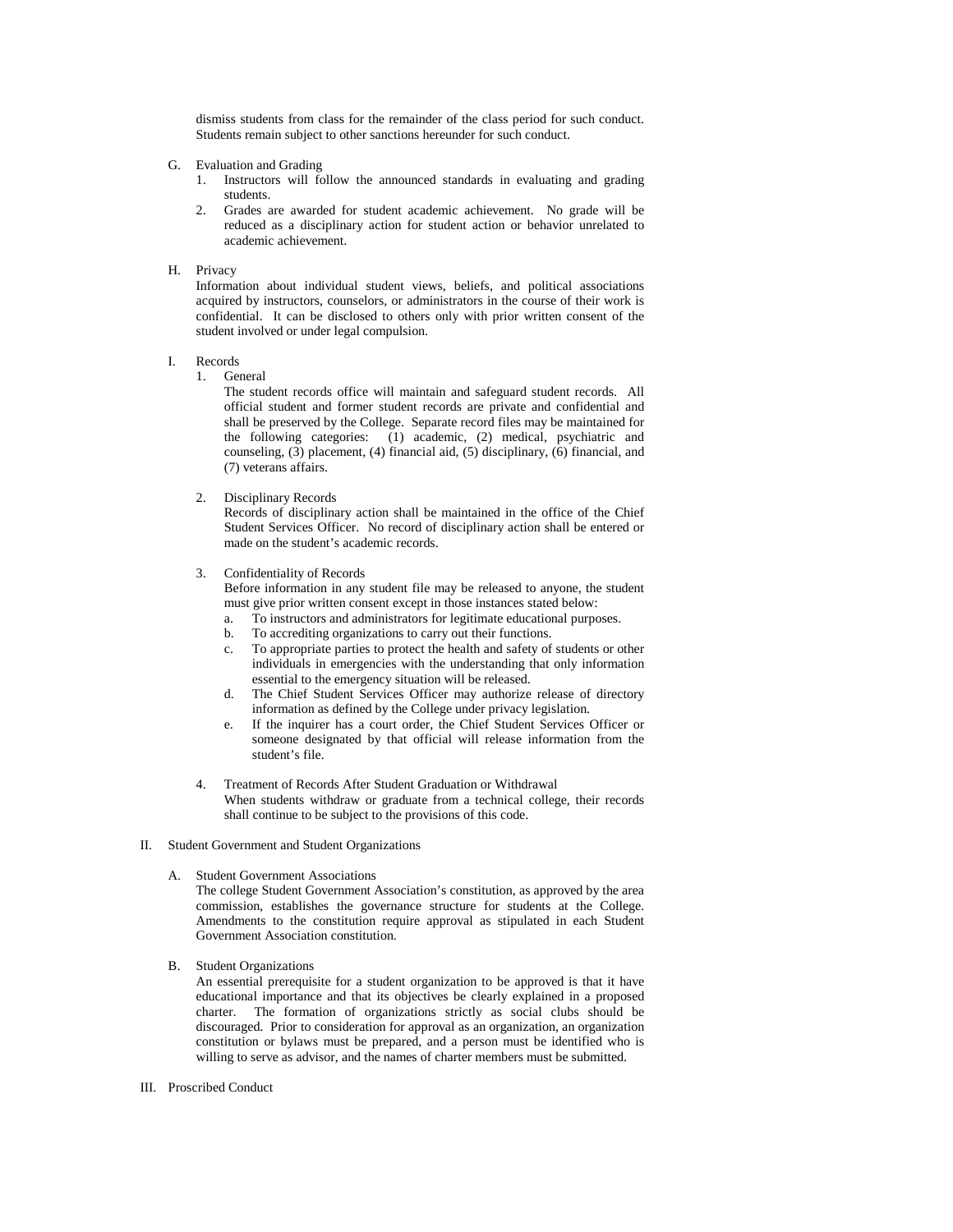#### A. General

 Certain conduct is proscribed and upon violation of such proscriptions, a student shall be subject to one or more of the sanctions specified in Section IV, C, 2, c. However, it is expected that the more severe sanctions of suspension and expulsion will be imposed sparingly and only for more extreme or aggravated violations or for repeated violations.

#### B. Abuse of Privilege of Freedom of Speech or Assembly

 No student, acting alone or with others, shall obstruct or disrupt any teaching, administrative, disciplinary, public service, research, or other activity authorized or conducted on the campus of the College or any other location where such activity is conducted or sponsored by the College. This disruption does not necessarily have to involve violence or force for the student to face disciplinary actions. In addition to administrative action, any person who violates the law will be turned over to the appropriate authorities.

 In the event of illegal or disruptive activity on a college campus, the Chief Student Services Officer or other administrative officer will request those involved either to leave the campus or abide by regulations governing uses of, or presence on, the campus. The Chief Student Services Officer or other official will further announce that failure to disperse will result in enforcement of Section 16-17-420 of the South Carolina Code of Laws pertaining to illegal or disruptive activity on a college campus. According to South Carolina law, "It shall be unlawful for any person willfully or unnecessarily (a) to interfere with or disturb in any way or in any place the students or teachers of any school or college in this state, (b) to enter upon any such school or school premises, (c) to loiter around the premises, except on business, without the permission of the principal or president in charge, or, (d) to act in an obnoxious manner thereon." (Section 16-17-420 part 2 of South Carolina Code of Laws.)

### C. Academic Dishonesty

 All forms of academic dishonesty including, but not limited to, cheating on tests, plagiarism, collusion, and falsification of information will call for discipline.

- 1. Cheating on tests is defined to include the following:
	- a. Copying from another student's test.
	- b. Using materials during a test not authorized by the person giving the test.
	- c. Collaborating with any other person during a test without permission.
	- d. Knowingly obtaining, using, buying, selling, transporting, or soliciting in whole or in part the contents of an unadministered test.
	- e. Bribing any other person to obtain tests or information about tests.
	- f. Substituting for another student, or permitting any other person to substitute for oneself.
- 2. "Plagiarism" is defined as the appropriation of any other person's work and the unacknowledged incorporation of that work in one's own work offered for credit.
- D. Falsification of information, and other unlawful acts, with intent to deceive is defined as:
	- 1. Forgery, alteration, or misuse of college documents, records, or identification cards.
	- 2. Destruction of evidence with the intent to deny its presentation to the appropriate hearing or appeals panel when properly notified to appear.
- E. Infringement of rights of others is defined to include, but not limited to, the following:
	- 1. Physical or verbal abuse inflicted on another person.
	- 2. Severe emotional distress inflicted upon another person.
	- 3. Theft, destruction, damage, or misuse of the private property of members of the College community or non-members of the College community occurring on campus or off campus during any college approved activity.
	- 4. Sexual harassment inflicted on another person. This is defined as sexual discrimination where the harassing conduct created a hostile environment. Therefore, unwelcome sexual advances, request for sexual favors, and other verbal or physical conduct of a sexual nature constitutes sexual harassment when the conduct is sufficiently severe, persistent, or pervasive to limit an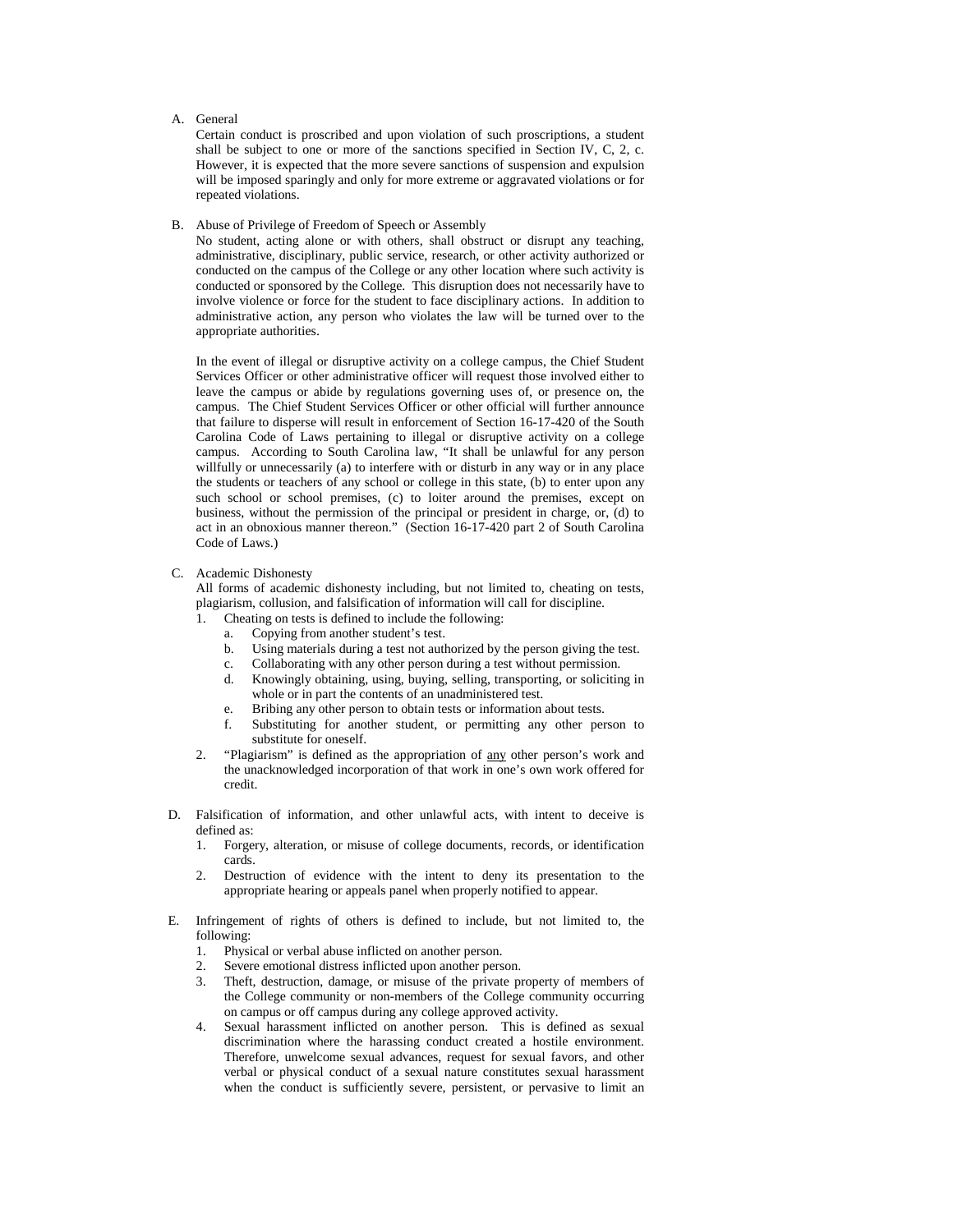individual's ability to participate in or benefit from the education program, or to create a hostile or abusive educational environment.

- 5. Stalking, defined as engaging in a course of conduct that would place a reasonable person in fear for their safety, and that has, in fact, placed an individual in such fear.
- F. Other unlawful acts which call for discipline include, but are not limited to:
	- 1. Destruction, theft, damage, or misuse of college property occurring on or off campus.
	- 2. Unauthorized entry upon the property of the College after closing hours.
	- 3. Unauthorized presence in any college facility after hours.
	- 4. Unauthorized possession or use of a key to any college facility or other property.
	- 5. Possession or use on campus of any firearm or other dangerous weapon or incendiary device or explosive unless such possession or use has been authorized by the College.
	- 6. Possession, use, or distribution on campus of any narcotics, dangerous, or unlawful drugs as defined by the laws of the United States or the State of South Carolina.
	- 7. Possession, use, or distribution on campus of any beverage containing alcohol.
	- 8. Violation of institutional policies while on campus or off campus when participating in a college sponsored activity.
	- 9. Violation of South Carolina and/or federal laws while on campus or off campus when participating in a college sponsored activity.
	- 10. Engaging in any activity which disrupts the educational process of the College, interferes with the rights of others, or adversely interferes with other normal functions and services.

#### IV. Rules of Student Disciplinary Procedure and Sanctions

The sanctions which follow are designed to channel faculty, staff or student complaints against students. Due process of law is essential in dealing with infractions of college regulations and state and federal statutes. Consequently, any disciplinary sanction imposed on a student or organization will follow the provisions of this code.

- A. Administrative Suspension
	- 1. If an act of misconduct threatens the health or well being of any member of the academic community or seriously disrupts the function and good order of the College, and administrative officer may direct students involved to cease and desist such conduct and advise them that failing to cease and desist will result in immediate suspension. If the students fail to cease and desist, or if their continued presence constitutes a danger, the administrative officer may then suspend them from the College until a resolution of the matter can be made.
	- The administrative officer invoking such administrative suspension shall notify the Chief Student Services Officer in writing of the individuals involved and the nature of the infraction before 5:00 P.M. of the first class day following its imposition. If immediate identification of the student or students is impossible, such notice shall be given within 2 working days after identification has been determined.
- B. Complaints
	- 1. A charge involving a student infraction must be filed in writing at the office of the Chief Student Services Officer within 5 working days after the alleged infraction or after such infraction becomes known to an administrative officer of the College.
	- Within 5 working days after the charge is filed, the Chief Student Services Officer shall complete a preliminary investigation of the charge and schedule immediately a meeting with the student. After discussing the alleged infraction with the student, the Chief Student Services Officer may act as follows:
		- a. Drop the charges.
		- b. Impose a sanction consistent with those shown in Section IV, C, 2, c, Student Appeals Committee.
		- c. Refer the student to a college office or community agency for services.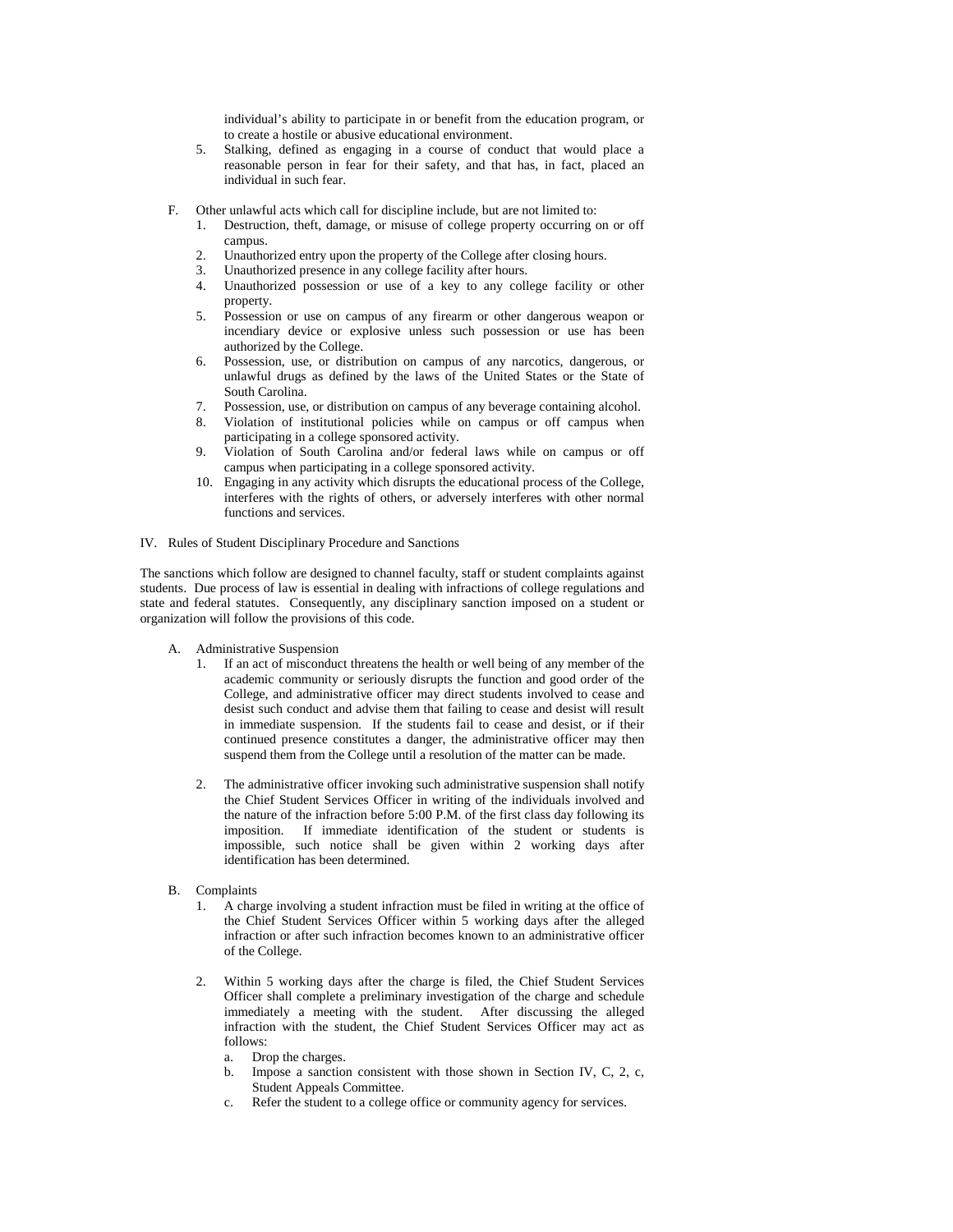The decision of the Chief Student Services Officer shall be presented to the student in writing within 5 working days following the meeting with the student. In instances where the student cannot be reached to schedule an appointment with the Chief Student Services Officer, or where the student refuses to cooperate, the Chief Student Services Officer shall send a certified letter to the student's last known address providing the student with a list of the charges, the Chief Student Services Officer's decision, and instructions governing the appeal process.

- 3. A student who disagrees with the decision of the Chief Student Services Officer may request a hearing before the Student Appeals Committee. This request must be submitted within 2 working days after receipt of the Chief Student Services Officer's decision unless a request is made and approved for an extension of time. The Chief Student Services Officer shall refer the matter to the Committee together with a report of the nature of the alleged misconduct, the name of the complainant, the name of the student against whom the charge has been filed, and the relevant facts revealed by the preliminary investigation.
- C. The Student Appeals Committee

 Each college shall have a Student Appeals Committee (hereafter referred to as the Committee) to consider the case of a student who declines to accept the findings of the Chief Student Services Officer. The hearing shall be held within fifteen  $(15)$ working days after the student has officially appealed the decision of the Chief Student Services Officer.

- 1. Membership of the Committee shall be composed of the following:
	- a. Three faculty members appointed by the chief instructional officer and approved by the President.
	- b. Three student members appointed by the appropriate student governing body and approved by the President.
	- c. One member of the Student Services staff appointed by the Chief Student Services Officer and approved by the President.
	- d. The Chief Student Services Officer serves as an ex-officio nonvoting member of the Committee.
	- e. The chair shall be appointed by the President from among the membership of the Committee.
- 2. Functions of the Committee are described as follows:
	- a. To hear an appeal from a student charged with an infraction that may result in disciplinary action.
	- b. To hand down a decision based only on evidence introduced at the hearing.
	- c. To provide the student defendant with a statement of the committee's decision including findings of fact and if applicable, to impose one or more of the following sanctions:
		- (1) A written reprimand.
		- (2) An obligation to make restitution or reimbursement.
		- (3) A suspension or termination of particular student privileges.
		- (4) Disciplinary probation.
		- (5) Suspension from the College.
		- (6) Expulsion from the College.
		- (7) Any combination of the above.
- V. Procedures for Hearings Before the Student Appeals Committee
	- A. Procedural Duties of the Chief Student Services Officer
		- At least 7 working days prior to the date set for hearing before the Committee, the Chief Student Services Officer shall send written notice to all involved and a certified letter to the student's last known address providing the student with the following information:
			- 1. A restatement of the charge or charges.
			- 2. The time and place of the hearing.
			- 3. A statement of the student's basic procedural rights.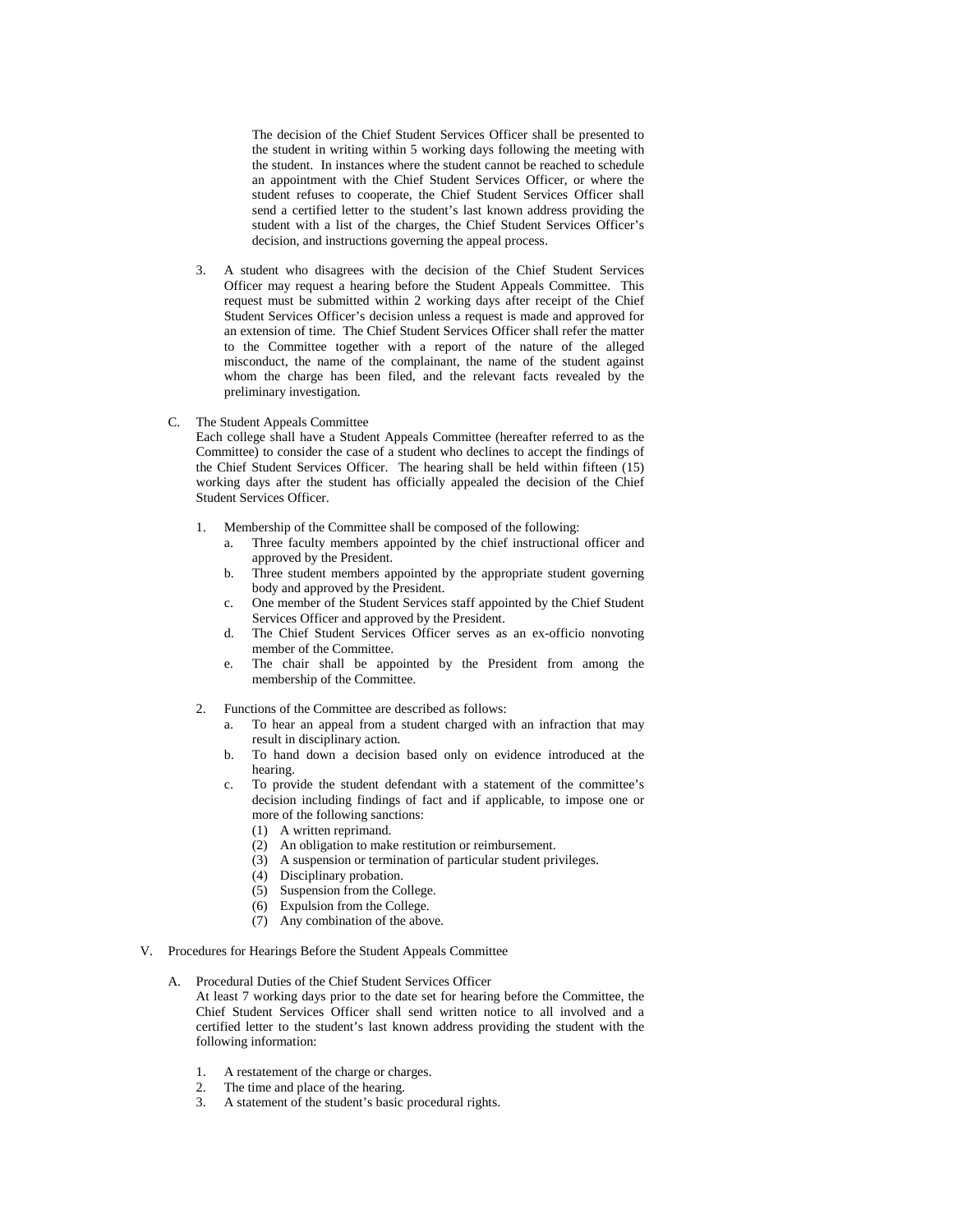- 4. A list of witnesses.
- 5. The names of Committee members.

On written request of the student, the hearing may be held prior to the expiration of the 7 day advance notification period, if the Chief Student Services Officer concurs with this change.

- B. Basic procedural rights of students include the following:
	- 1. The right to counsel. The role of the person acting as counsel is solely to advise the student. The counsel shall not address the Committee. Payment of legal fees is the responsibility of the student.
	- 2. The right to produce witnesses on one's behalf.
	- 3. The right to request, in writing, the President to disqualify any member of the committee for prejudice or bias. (At the discretion of the President, reasons for disqualification may be required.) A request for disqualification, if made, must be submitted at least 2 working days prior to the hearing. If such disqualification occurs, the appropriate nominating body shall appoint a replacement to be approved by the president.
	- 4. The right to present evidence. The Committee may determine as to what evidence is admissible.
	- 5. The right to know the identity of the person(s) bringing the charge(s).<br>6. The right to hear witnesses on behalf of the person bringing the charge
	- The right to hear witnesses on behalf of the person bringing the charges.
	- 7. The right to testify or to refuse to testify without such refusal being detrimental to the student.
	- 8. The right to appeal the decision of the Committee to the President who will review the official record of the hearing. The appeal must be in writing and it must be made within 7 working days after receipt of the decision.
- C. The Conduct of the Committee Hearings
	- 1. Hearing before the Committee shall be confidential and shall be closed to all persons except the following:
		- a. The student. The hearing may be conducted without the student present if the student ignores the notice of the hearing and is absent without cause.
		- b. Counsels of the accused, the grievant and the College.
		- c. A person, mutually agreed upon by the student and the Committee, to serve in the capacity of recorder.
		- d. Witnesses who shall:
			- (1) Give testimony singularly and in the absence of other witnesses.
			- (2) Leave the committee meeting room immediately upon completion of the testimony.
	- 2. The Committee shall have the authority to adopt supplementary rules of procedure consistent with this code.
	- 3. The Committee shall have the authority to render written advisory opinions concerning the meaning and application of this code.
	- 4. The conduct of hearings before this Committee is unaffected by charges of local, state, or federal authorities against the student for acts that are the same, or similar to, charges of misconduct to be heard by the Committee. Two separate jurisdictions are involved in such cases. Therefore, hearings may be held and decisions rendered independent of any resolution by the court system.
	- 5. Upon completion of a hearing, the Committee shall meet in executive session to determine concurrence or non-concurrence with the original finding and to impose sanctions, if applicable.
	- 6. Decisions of the Committee shall be made by majority vote.
	- 7. Within 2 working days after the decision of the Committee, the Chief Student Services Officer shall send a certified letter to the student's last known address providing the student with the committee's decision.
- D. Appeal to the President

 When the student appeals to the President, the President, whose decision is final, shall have the authority to:

- 1. Receive from the student an appeal of the Committee's decision.
- 
- 2. Review the findings of the proceedings of the Committee.<br>3. Hear from the student, the Chief Student Services Officer Hear from the student, the Chief Student Services Officer, and the members of the Committee before ruling on an appeal.
- 4. Approve, modify, or overturn the decision of the Committee.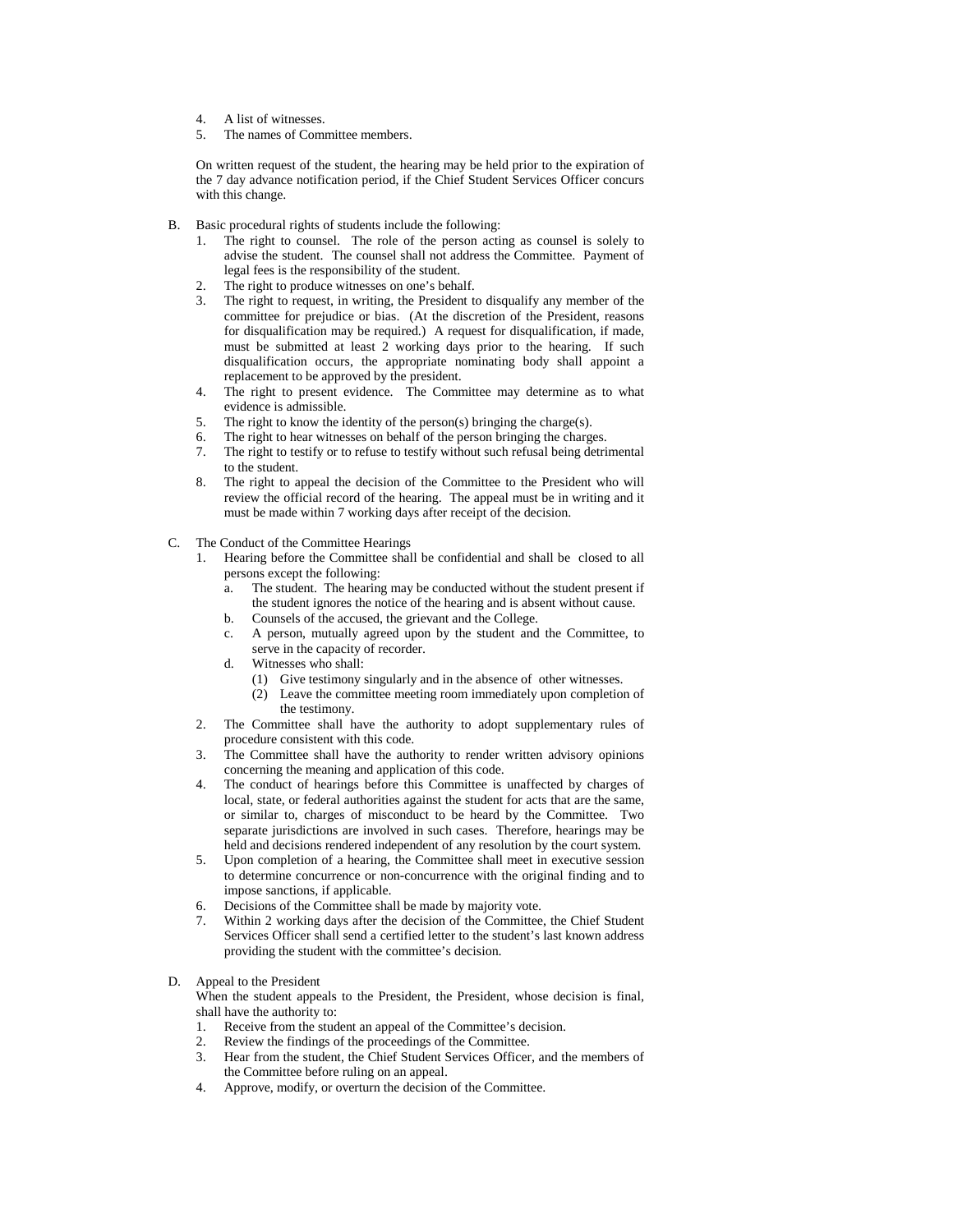5. Inform the student in writing of the final decision within 10 working days of the receipt of the appeal.

#### **Grievance Procedure**

I. Purpose

 The purpose of the student grievance procedure is to provide a system to channel student complaints against faculty or staff, concerning the following:

- A. Alleged discrimination on the basis of age, sex, race, disability or other conditions, preferences or behavior, excluding sexual harassment complaints.
- B. Sexual harassment complaints should be directed to the Chief Student Services Officer. Because of the sensitive nature of this kind of complaint, a conference with the Chief Student Services Officer will replace the first step of the grievance procedure. The Chief Student Services Officer will counsel with the student to determine the appropriate action that is required.

 If the grievance is not resolved after this meeting, then the remainder of the grievance procedure will be followed.

- C. Academic matters, excluding individual grades except where the conditions in item A above apply.
- II. Definitions

When used in this document, unless the content requires other meaning,

- A. "College" means any college in the South Carolina Technical Educational System.
- B. "President" means the chief executive officer of the College.
- C. "Chief Student Services Officer" means the chief student services person at the College or his or her designee.
- D. "Student" means a person taking any course(s) offered by the College either full time or part time.
- E. "Instructor" means any person employed by the College to conduct classes.
- F. "Staff" means any employee of the College who was employed by the College for reasons other than conducting classes.
- G. "Campus" means any place where the College conducts or sponsors educational, public service, or research activities.
- H. "Administrative Officer" means anyone designated at the College as being on the administrative staff such as president, vice president, dean of students or student services, chief academic officer, dean of instruction, or business manager.

#### III. Procedures

A. First Step

 The student must go to the instructor or staff member where the alleged problem originated. An attempt will be made to resolve the matter equitably and informally at this level. The conference must take place within 10 working days of the incident which generated the complaint.

B. Second Step

 If the grievance is not resolved at the informal conference, the student may file a written grievance. A grievance form shall be made available to the student by the Chief Student Services Officer. The Chief Student Services Officer will explain the grievance process to the student.

 The completed grievance form must be presented to the Chief Student Services Officer within 10 working days after satisfying the first step in the grievance process. The Chief Student Services Officer shall give written acknowledgement of receipt of the grievance form. This acknowledgement shall be given immediately or no later than 2 working days after receipt of the grievance form from the student. The Chief Student Services Officer will then refer the grievance to the immediate supervisor involved. The supervisor shall respond in writing to the student within 10 working days of receipt of the grievance form from the Chief Student Services Officer. As a part of the effort to resolve the issue, the supervisor will consult with the accused and the chief administrative officer of the division or component concerned.

C. Third Step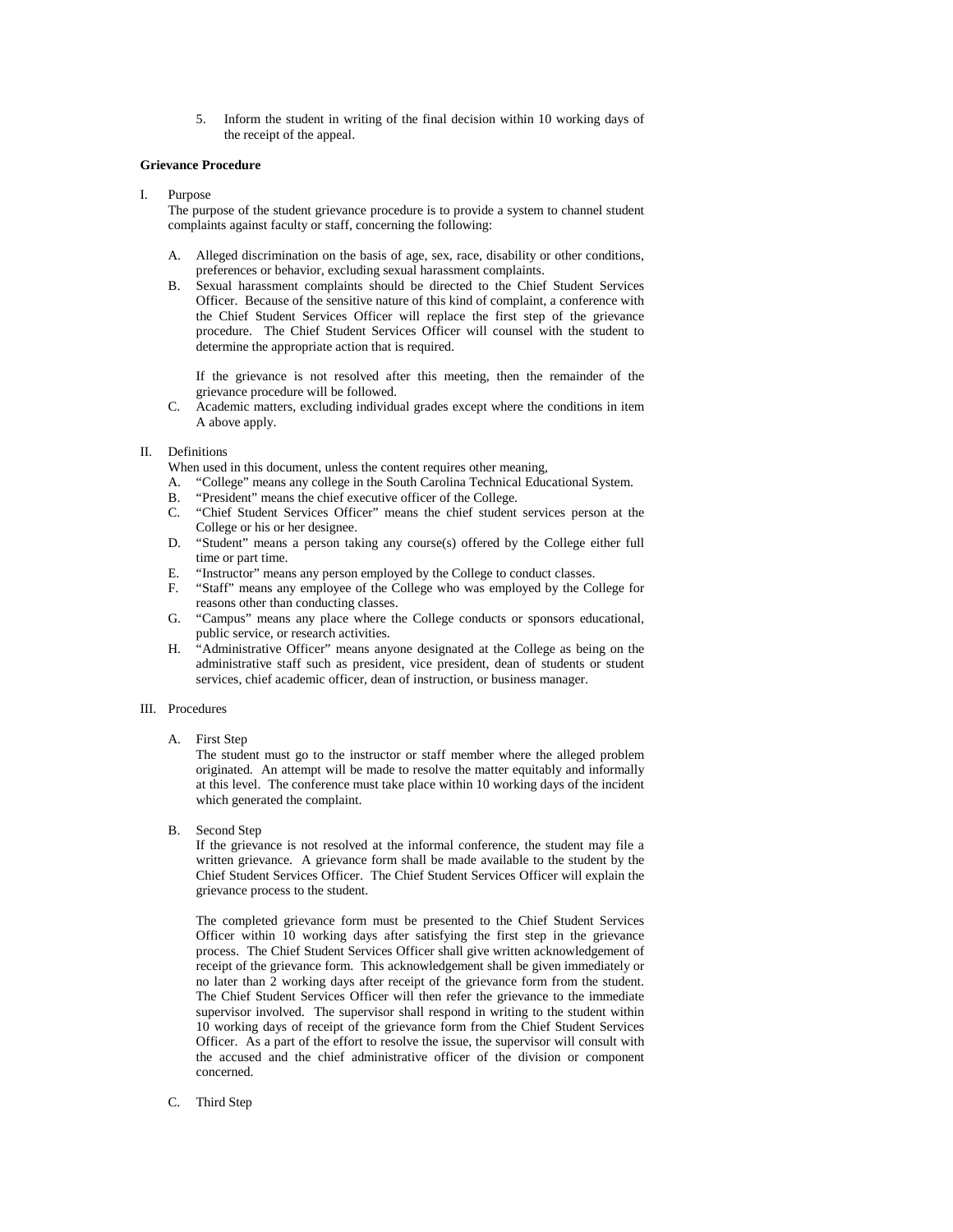If the written statement of the supervisor does not satisfy the grievant, a request to appear before the Student Grievance Committee may be made. The student must submit a written request within 5 working days after receiving the written response of the supervisor. The request shall include a copy of the original grievance form and the reason why the supervisor's response is unsatisfactory. A copy of the supervisor's response must be attached to the request by the student.

 The Chief Student Services Officer shall notify immediately the President who shall insure that the Committee is organized in a manner consistent with Section IV, A of this procedure (The Student Grievance Committee). The Chief Student Services Officer will send copies of the appeal to the members of the Committee, the employee, and the employee's supervisor. The employee against whom the grievance was filed shall be given an opportunity to respond in writing to the chairperson of the Committee.

 Meeting(s) shall be conducted between 5 and 15 working days following the date of the request. A postponement, if requested no later than 5 working days prior to the scheduled meeting, may be granted by the chairperson upon written request of either party.

 The Committee shall hold interviews with the grievant, the employee, and the supervisor. The committee may interview any additional witnesses that it considers necessary to render a fair decision.

 The Committee shall decide by a majority vote the solution of the grievance. In case of a tie, the chairperson shall vote and thus break the tie. The chairperson shall forward a copy of the Committee's decision to all parties involved and to the office of the President of the College within 2 working days of the Committee's decision.

D. Fourth Step

 The Committee's decision may be appealed by either party involved to the President of the College within 10 working days of the Committee's decision.

 The President shall review the Committee's findings, conduct whatever additional inquiries that are deemed necessary and will render a decision within 10 working days of receipt of the appeal. The decision of the President is final.

# IV. The Student Grievance Committee

- A. The Student Grievance Committee shall be composed of the following:
	- 1. Three students recommended by the governing body of the student body.
	- 2. Two faculty members recommended by the chief instructional officer.
	- 3. One Student Services staff member recommended by the Chief Student Services Officer.
	- 4. One administrator, appointed by the President of the College, who shall serve as chairperson of the Committee.
	- 5. All recommended members must be approved by the President.
- B. Purpose and Function of Grievance Committee
	- 1. All student grievance committees are ad hoc and shall be formed to hear specific complaints. A new committee may be formed every time that a grievance covered under this procedure is filed.
	- 2. Whenever a committee is formed, it may adopt additional rules and guidelines not in contradiction with these procedures.
- C. Rights of the Parties Involved in a Grievance
	- When a grievance committee meeting is scheduled, the parties involved are entitled to:
		- 1. A written notice of the complaint.
		- 2. A written notice of the time and place of the meeting. This notice shall be forwarded to all parties at least 5 working days prior to the meeting unless they waive this requirement.
		- 3. Review all available evidence, documents or exhibits that each party may present at the meeting.
		- 4. Have access to the names of the witnesses who may testify.
		- 5. Appear in person and present information on his or her behalf.